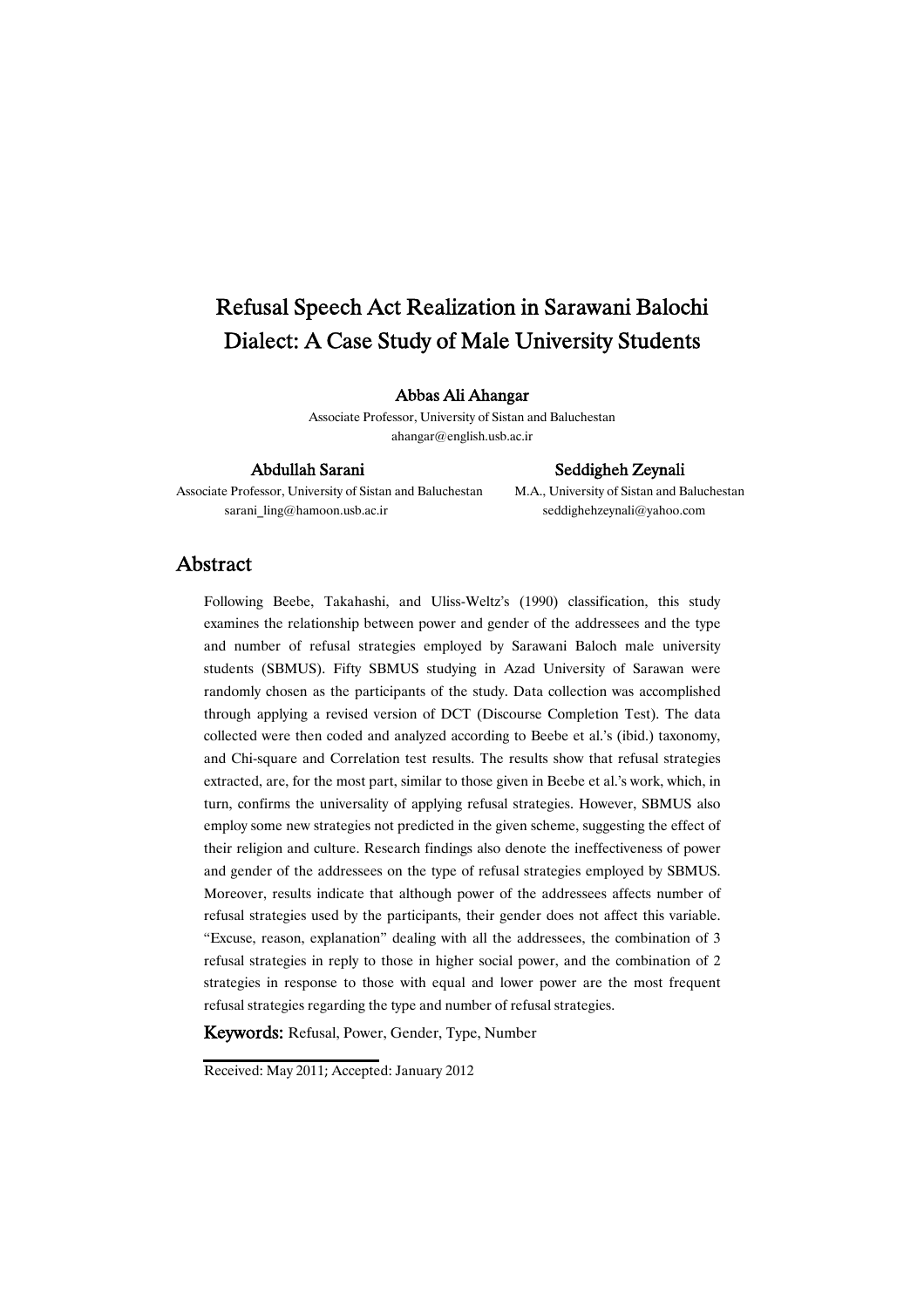# 1.Introduction

"Politeness is a form of social interaction that is conditioned by the sociocultural norms of a particular society; it can be expressed through communicative and non-communicative acts" (Félix-Brasdefer, 2006, p. 2159). Regarding a communicative or speech act such as refusal, apology, request, or complain, the investigators' first concern is to arrive at a set of potentially universal realization patterns. As cited in Blum-Kulka et al. (1989, p. 5):

Speech communities share detectable patterns of speech, and that such "cultural ways of speaking" (cf. Katriel, 1985) provide an important domain for the exploration of speech as a cultural phenomenon. Specific studies of speech acts from this perspective show how clashes between different interactional styles can lead to intercultural miscommunications.

Refusals are those speech acts applied for rejecting others' requests, invitations, offers, and suggestions. As Beebe et al. (1990, p. 56) claim "refusals are major cross-cultural "sticking points" for many nonnative speakers, and for that reason they are important for second language educators and others involved in cross-cultural communication." Beebe et al.'s (ibid.) investigation on the speech act of refusal yielded results suggesting the significance of more research to be done on this speech act (and also other speech acts) in crosscultural communications.

Regarding the universality of speech acts, the importance of this study mostly lies in the fact that the realization of speech act of refusal is investigated in a language variety, not studied yet. Due to such significance, the researchers conducted an investigation to extract and categorize refusal strategies in Sarawani Balochi dialect following Beebe et al.'s (1990) refusal classification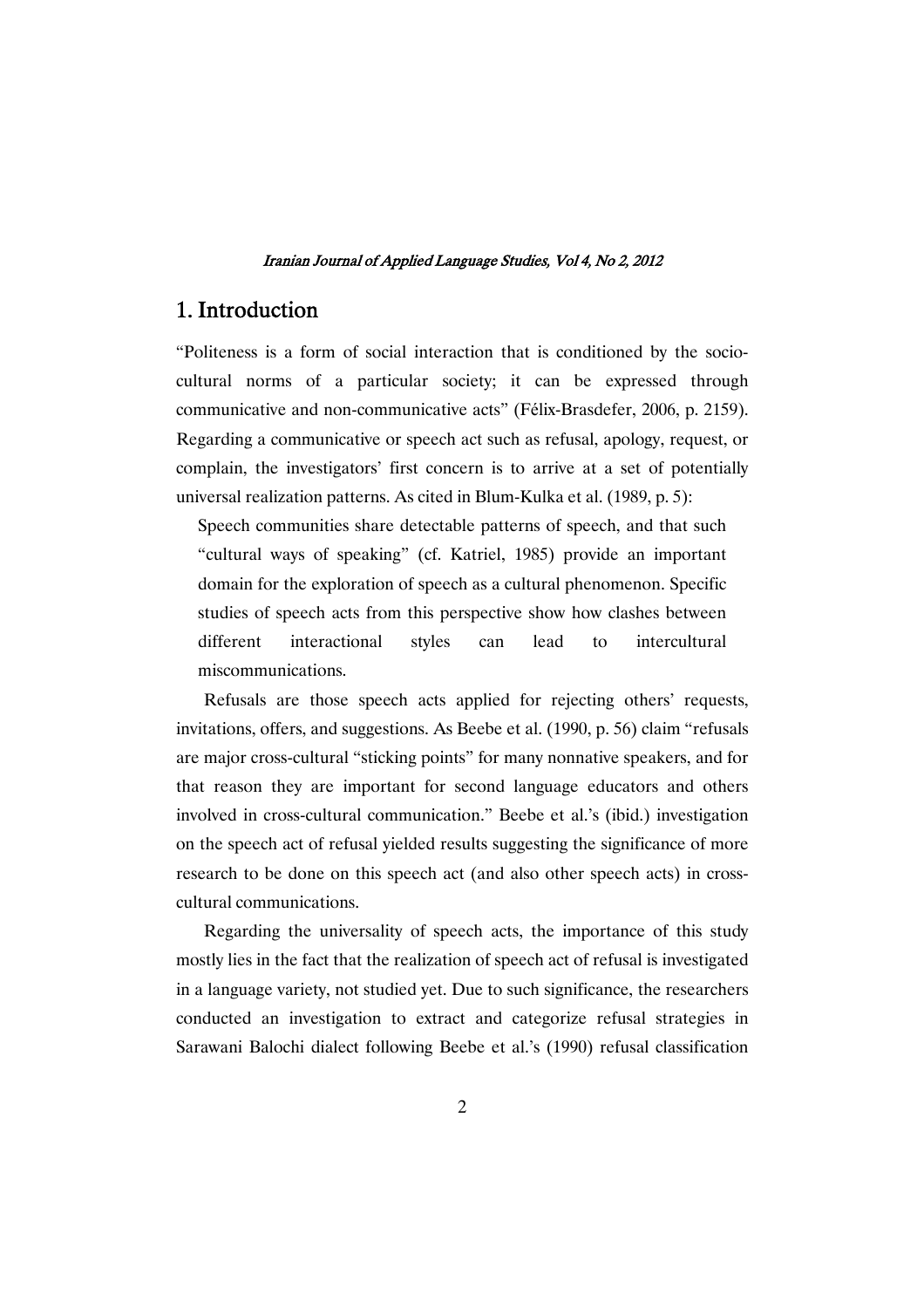system. The study further aims to examine the effect of power and gender of the addressees on the type and number of refusal strategies employed by SBMUS.

According to Barjaste Delforooz (2009, p. 22), "the Balochi speaking area covers a vast territory stretching north to south from Mari in Turkmenistan to the Gulf States and west to east from the south-eastern part of Iran to the lower Indus". He then specifies the provinces inhabited by Baloch speakers and adds that the Baloch mostly live "in the Province of Sistan and Balochistan in Iran, the Province of Balochistan in Pakistan, and the Provinces of Nimruz and Hilmand in Afghanistan as well as the United Arab Emirates and Oman".

The Balochi language variety investigated in this study is Sarawani Balochi dialect which is spoken in Sarawan, a city located in the province of Sistan and Balochestan in Iran. The official language of Iran is Persian; however, as Jahani and Corn (2009) state Balochi is not an official language of education in any of the countries where it is spoken.

As for the verification of the meaningful relationship between the type and number of the refusal strategies employed and power and gender of the addressees, the following null hypotheses have been put forward:

- 1. There is not a meaningful relationship between power of the addressees and type of the refusal strategies employed by SBMUS.
- 2. There is not a meaningful relationship between gender of the addressees and type of the refusal strategies employed by SBMUS.
- 3. There is not a meaningful relationship between power of the addressees and number of the refusal strategies employed by SBMUS.
- 4. There is not a meaningful relationship between gender of the addressees and number of the refusal strategies employed by SBMUS.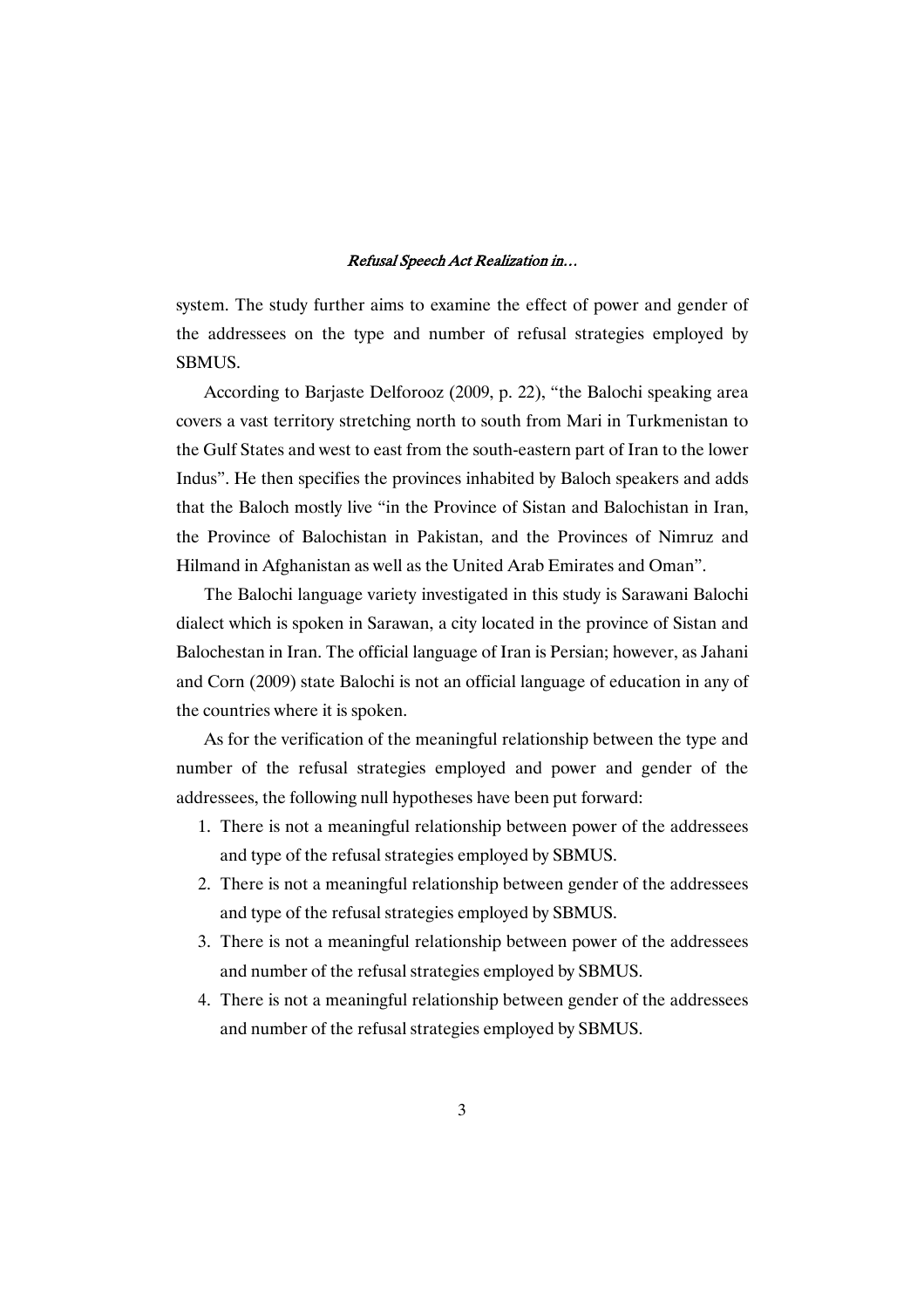# 2. Review of Related Literature

Austin (1962) maintains that all utterances, whatever their meaning, present particular acts via the particular communicative force of an utterance. Studies on different speech acts provide readers with a more complete realization of speech acts in intra- and cross-cultural interactions.

Phuong (2006) conducted an investigation on refusals employed by Australian native speakers of English (AEs) and Vietnamese learners of English (VEs). His study results revealed that the frequency of SARs (speech act of refusal) used by AEs was different from that employed by VEs, though they shared some similarities. While AEs used the same number of SARs while interacting with their interlocutors, VEs were more careful about the social status and the social distance of the requesters. Besides, "and related to culture differences, AEs and VEs also differed in the ways they said "NO" to their conversational partners" (ibid.: vii).

Félix-Brasdefer (2006) performed an investigation on refusals in Mexico. His research findings showed that in Mexican community politeness was realized through applying formulaic/semi-formulaic terms employed to negotiate face. In addition, an analysis of the refusal interactions showed that among Mexican speakers, "the negotiation of face was accomplished largely by various indirect attempts at (re)negotiating a successful resolution" (ibid.: 2158). Besides, regarding the emphasis of involvement over independence, as Scollon and Scollon (2001) claim, the findings indicated that face needs were oriented towards the group.

Al-Eryani's (2007) study was a pragma-linguistic investigation into the speech act of refusal as employed by Yemeni learners of English as a foreign language. The English performances of these learners were compared to those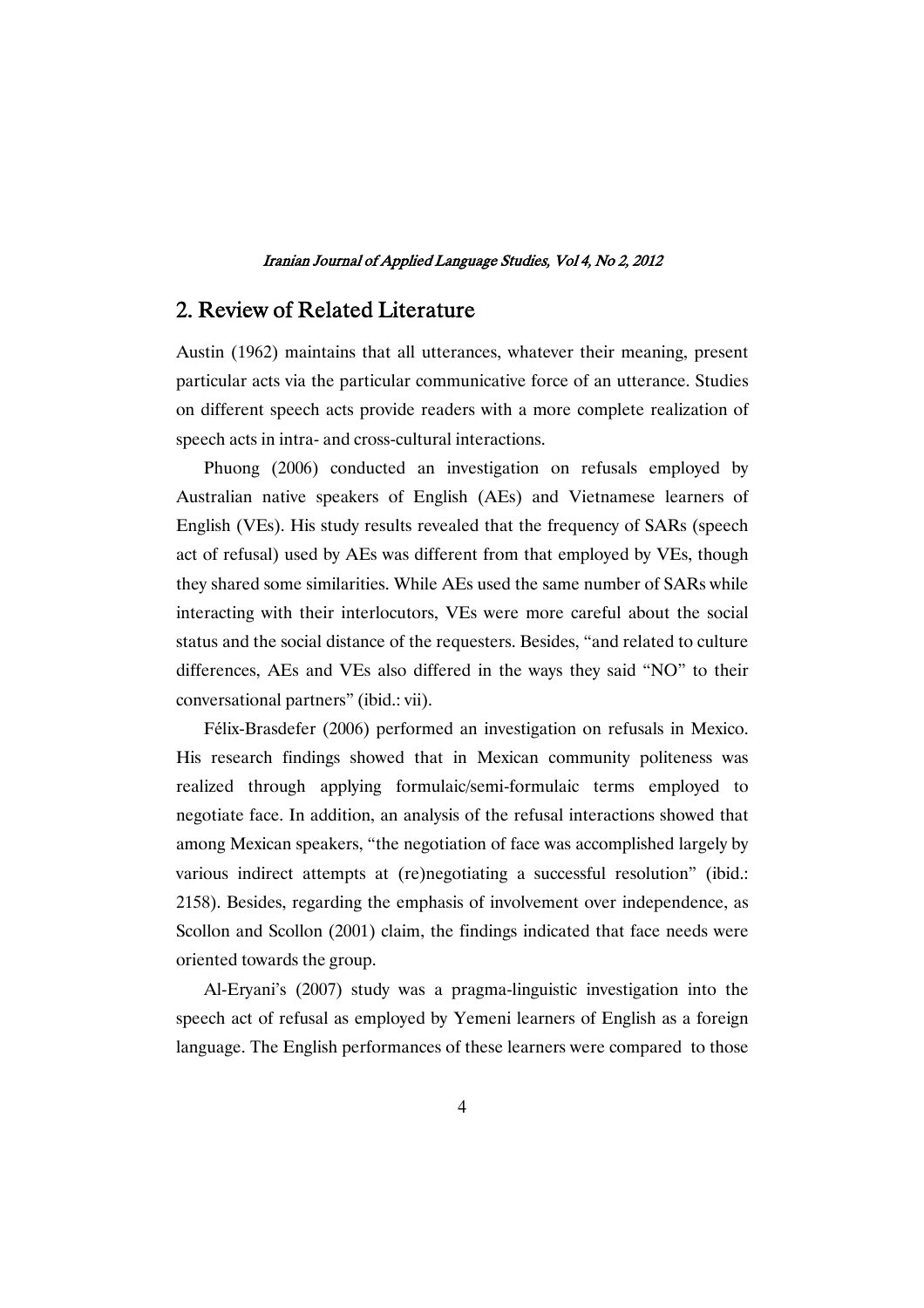of Yemeni Arabic native speakers and American English native speakers to find out whether the refusal strategies utilized by Yemeni learners of English, matched more with those of Yemeni Arabic native speakers or with those of American English native speakers. Results of his research showed that a similar range of refusal strategies were available to the two language groups. However, cross-cultural variation was also seen in the frequency and content of semantic formulas employed by each language group concerning the contextual variables, including the status of interlocutors (higher, equal, or lower status) and eliciting acts i.e., requests, invitations, offers, and suggestions.

Allami and Naeimi's (2011) research aimed at investigating the issue of production of refusals by Iranian EFL learners. They did this by "exploring the frequency, shift and content of semantic formulas with regard to the effect of learners' language proficiency (lower-intermediate, intermediate and upperintermediate), status of interlocutors (lower, equal and higher) and the types of eliciting acts (requests, invitations, offers, and suggestions) on realization of the refusal strategies" (ibid.: 385). Their study results revealed that there are variations in the frequency, shift and content of semantic formulas employed in refusals by Iranian and American subjects when dealing with a higher, equal, or lower status person.

Hassani, Mardani and Dastjerdi's (2011) investigation on the differences between Iranian EFL learners' use of English and Persian refusals demonstrated that participants used more indirect strategies in Persian compared with English. Considerable discrepancy was not seen between males and females' refusal strategies. With regard to the social status, their findings revealed that the Persian group employed more indirect strategies when speaking with someone in a higher status.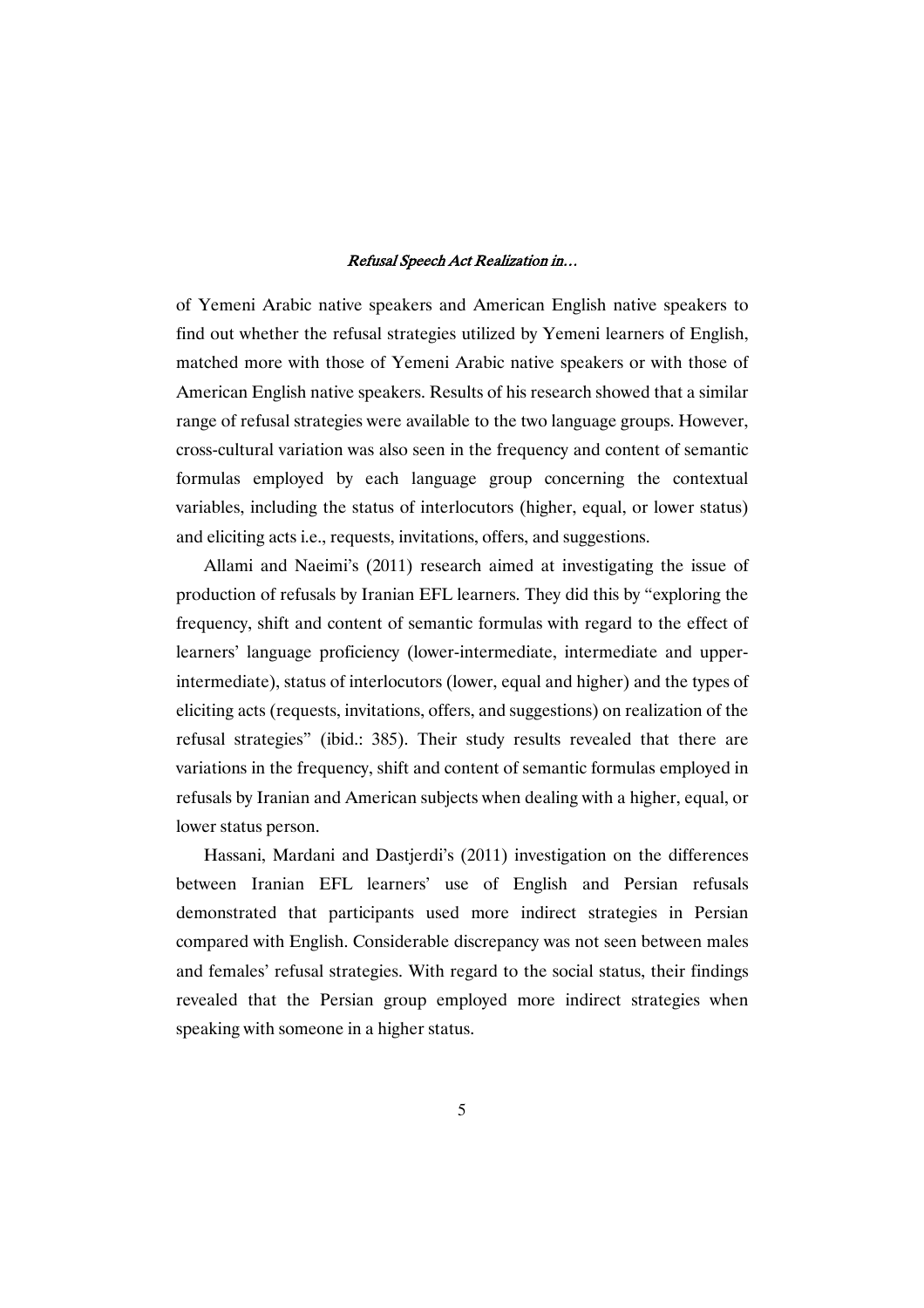Sadeghi and Savojbolaghchilar (2011) compared the refusal strategies utilized by four groups of native and nonnative speakers of English, including American English speakers, Persian/Azeri speakers with little knowledge of English, advanced Iranian learners of English, and Iranians living in the U.S. for around 10 years. They found out that in general, Iranian residents and advanced learners employed different strategies to refuse requests, invitations, offers and suggestions from Iranians who lived abroad and acted more similarly to native speakers living in the U.S.

# 3.Method

### 3.1.Participants

Participants of the study include fifty male students studying in the first through fourth semesters in different academic fields in Azad University of Sarawan; they were randomly chosen by the researchers. University students were selected because it was thought that ordinary Baloch people might have problems filling out the questionnaires due to inadequate levels of education. These university students were from Sarawan and its suburbs. Their ages ranged from 20 to 30 years with a mean age of 26 years. The participants typically spoke two languages in their daily lives: one their mother tongue, Sarawani Balochi, and the other, Persian, as a standard language. They were mostly living in families with parents having little and/or no education. Most of the participants' fathers were farmers, drivers, or simple workers and almost all of their mothers were housekeepers.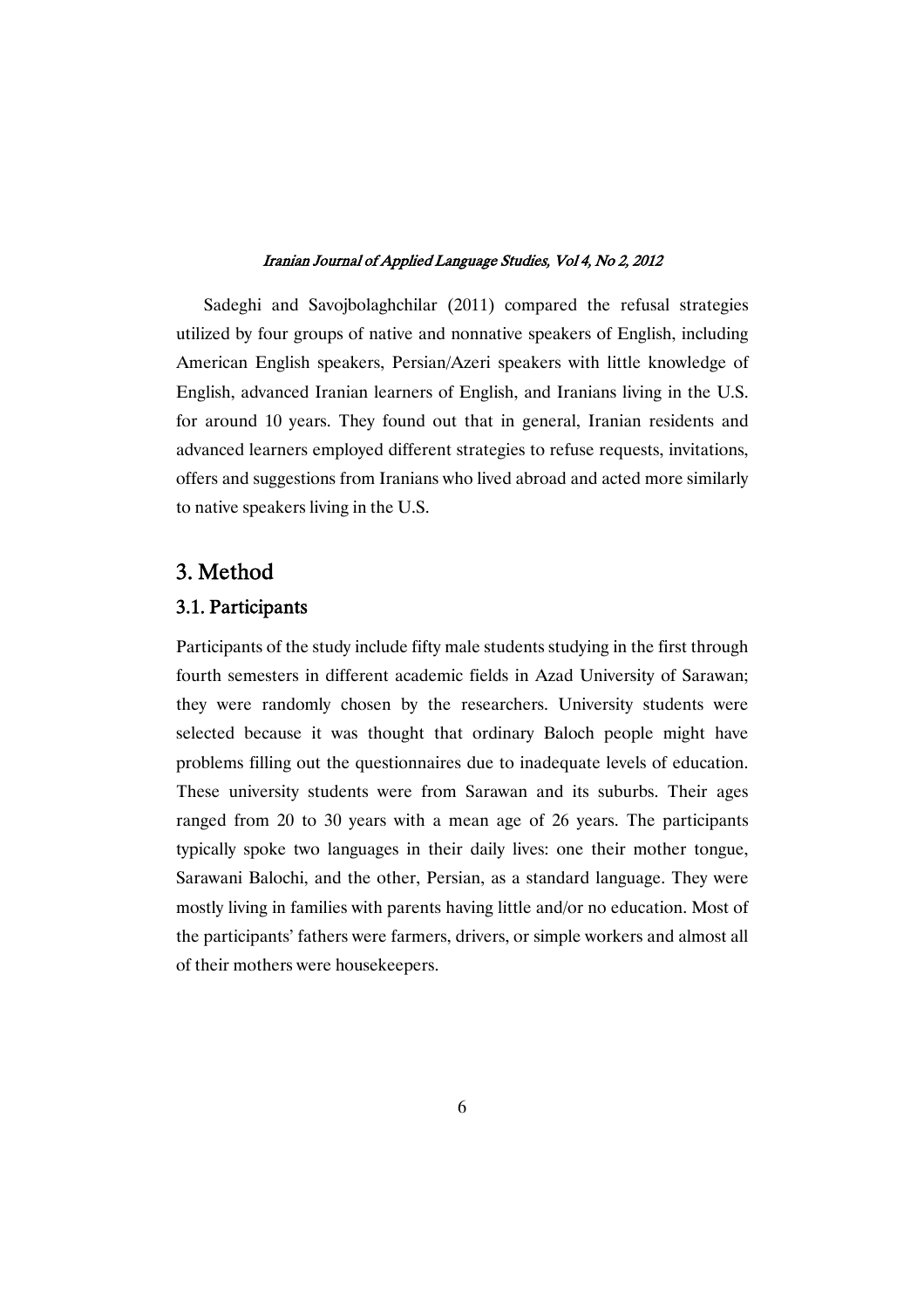### 3.2. Instrument and Procedure

Collecting the research data was accomplished through applying a modified version of Discourse Completion Test/Task (DCT). The DCT is some kind of open-ended questionnaires, originally used by Blum-Kulka et al. in 1982. DCTs, like other data collection methods, have their own advantages and disadvantages. Being appropriate for gathering a large amount of data in a short period of time is one of the noticeable advantages of DCTs (Wolfson, Marmor & Jones, 1989). In contrast, one of the most important criticisms directed at the data collected through DCTs is that they do not reflect natural speech. However, within the time constraints of this study, this data collection method seemed appropriate. The DCT provided for this study was prepared with some modifications. Attempts were made to keep the main body of the original DCT provided by Blum-Kulka (1982), that is, the description of the situations. The questionnaire consisted of 5 situations. Since the addressees were supposed to be distinguished between 6 cases of higher (a male and a female professor), equal (a male and a female classmate) and lower (a male and a female library servant) social status, some adjustments were made by the researchers. The DCT prepared for this study was written in Sarawani Balochi using Persian script (since Balochi does not have a standard orthography). Moreover, the students were asked to note down their normal language reactions in each situation in Sarawani Balochi. DCTs were returned to one of the researchers in person.

### 3.3. Coding Scheme and Data Analysis

According to the taxonomy provided by Beebe et al. (1990), refusals are divided into two main groups: direct refusals and indirect ones. These, in turn,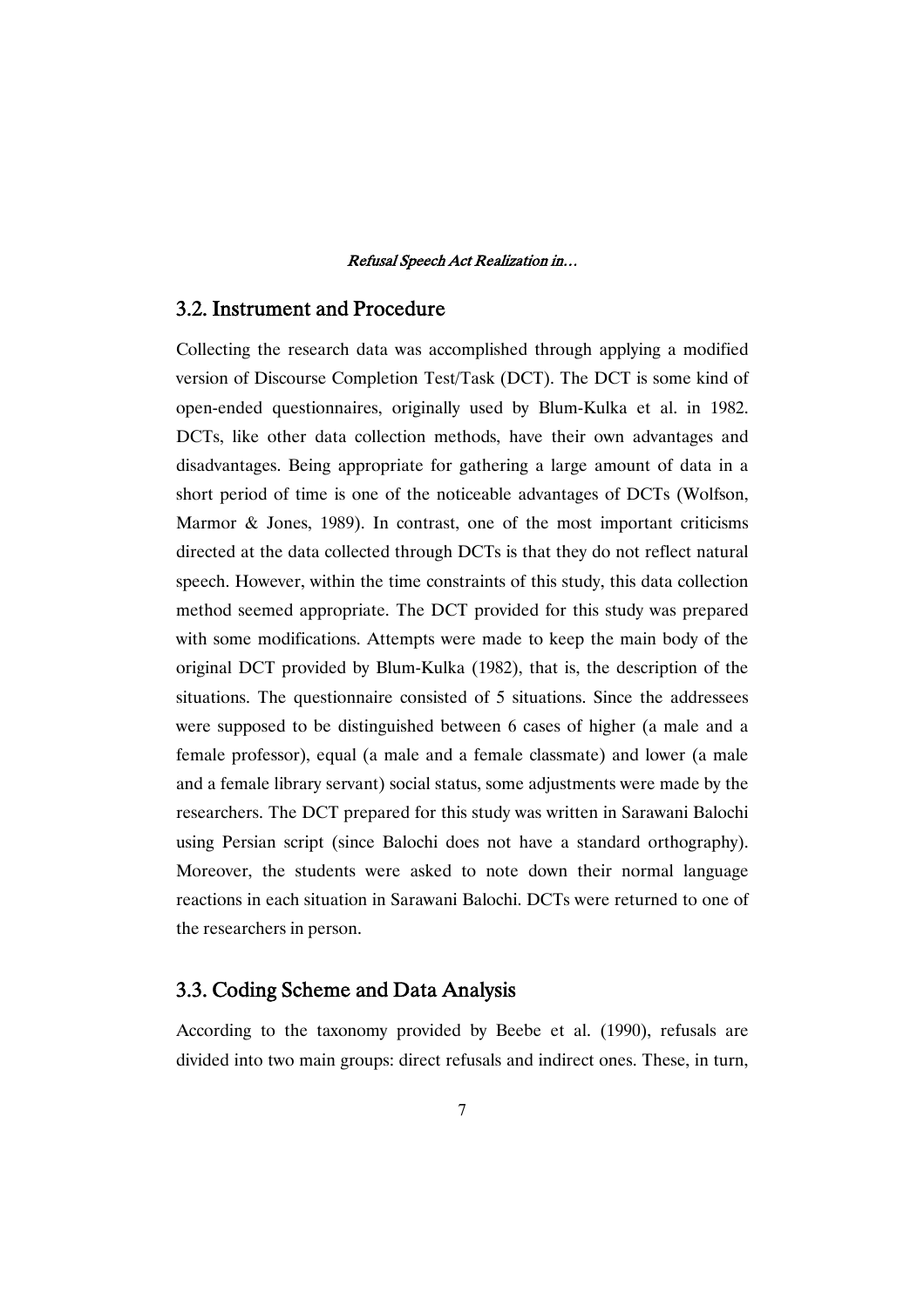have their sub-divisions. The main taxonomy together with the examples from Sarawani Balochi is presented in the next part (the Results Section).

The data extracted from the questionnaires were coded according to Beebe et al.'s coding scheme. Then, they were analyzed applying the Statistical Package for the Social Sciences (SPSS), version 16. For all analyses, the alpha level was set at 0.05. Pearson's Chi-square test  $(X^2)$  was used to probe whether there is a meaningful relation between power and gender of the addressees and the type and the number of refusal strategies employed by SBMUS or not. Besides, Spearman's Correlation test was run to investigate whether the existing relation is reverse or not.

# 4.Results

As discussed above, refusal strategies found in the linguistic corpus collected were coded following Beebe et al.'s (1990) coding scheme. In this process, while some strategies matched the ones proposed in the given scheme, some new strategies were also observed. Below, a list of refusal strategies found in Sarawani Balochi is presented; new strategies have been shown with stars.

### I.Direct

A. Performative (not observed)

B. Non-performative

1. No  $næ$ 'no' " $N<sub>0</sub>$ " 2. Negative willingness/ability  $næ-bu$  $bi$ -j- $a$ -j- $\tilde{a}$ 'NEG-become.PRES.3SG SUBJ-EP-come.PRES-EP-1SG' "It's not possible for me to come."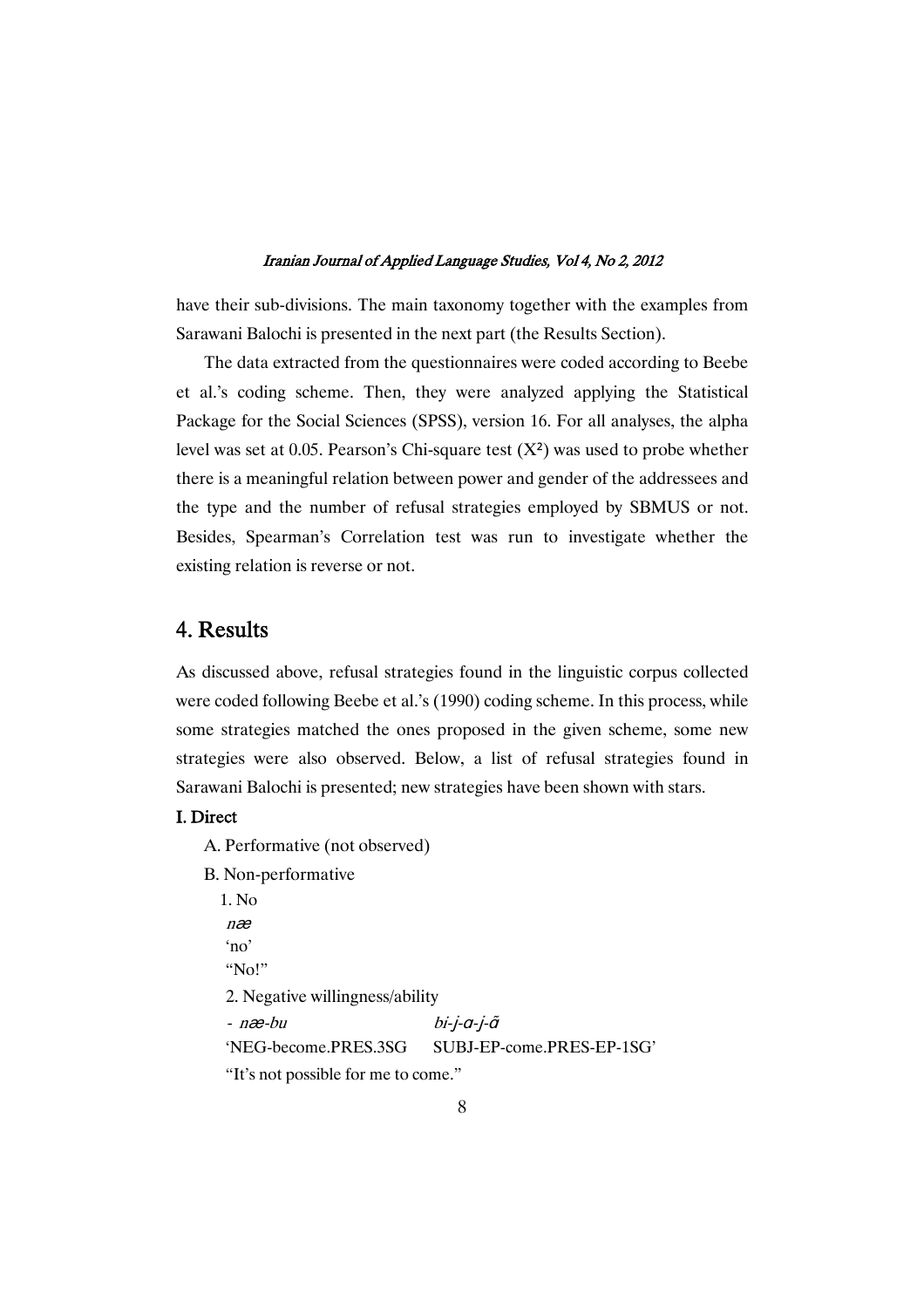```
-mon næ-twan-\tilde{a}I NEG-can.PRES-1SG
"I can't."
```
### II.Indirect

A. Statement of regret

 $-ozr-\hat{x}$   $lot-\tilde{a}$ 

'apology-V.EL want.PRES-1SG'

"I apologize!"

 $-be-bæk$ - $ej$ 

'IMPER-forgive.PRES-2SG'

"Forgive me!"

- færmændæ-on

'ashamed-COP.PRES.1SG'

"I'm ashamed."

B. Excuse, reason, explanation

 $-k$ *ar-on* hæs

'work-PRO.CLIT.1SG be.PRES.3SG'

"I'm busy."

 $-$ mon ræ $-w$ - $\tilde{q}$  dæwar

'I go.PRES-EP-1SG home'

"I go home."

C. Statement of alternative

 $-w\text{z}t-e(t)$  bo-ro Somar $\text{z}-j-\text{z}$ 'self-GEN.PRO.CLIT.2SG IMPER-go.PRES.2SG number-EP-OM er-i be-ge:r from-PRO.CLIT.3SG IMPER-take.PRES.2SG' "Go and take his number yourself!"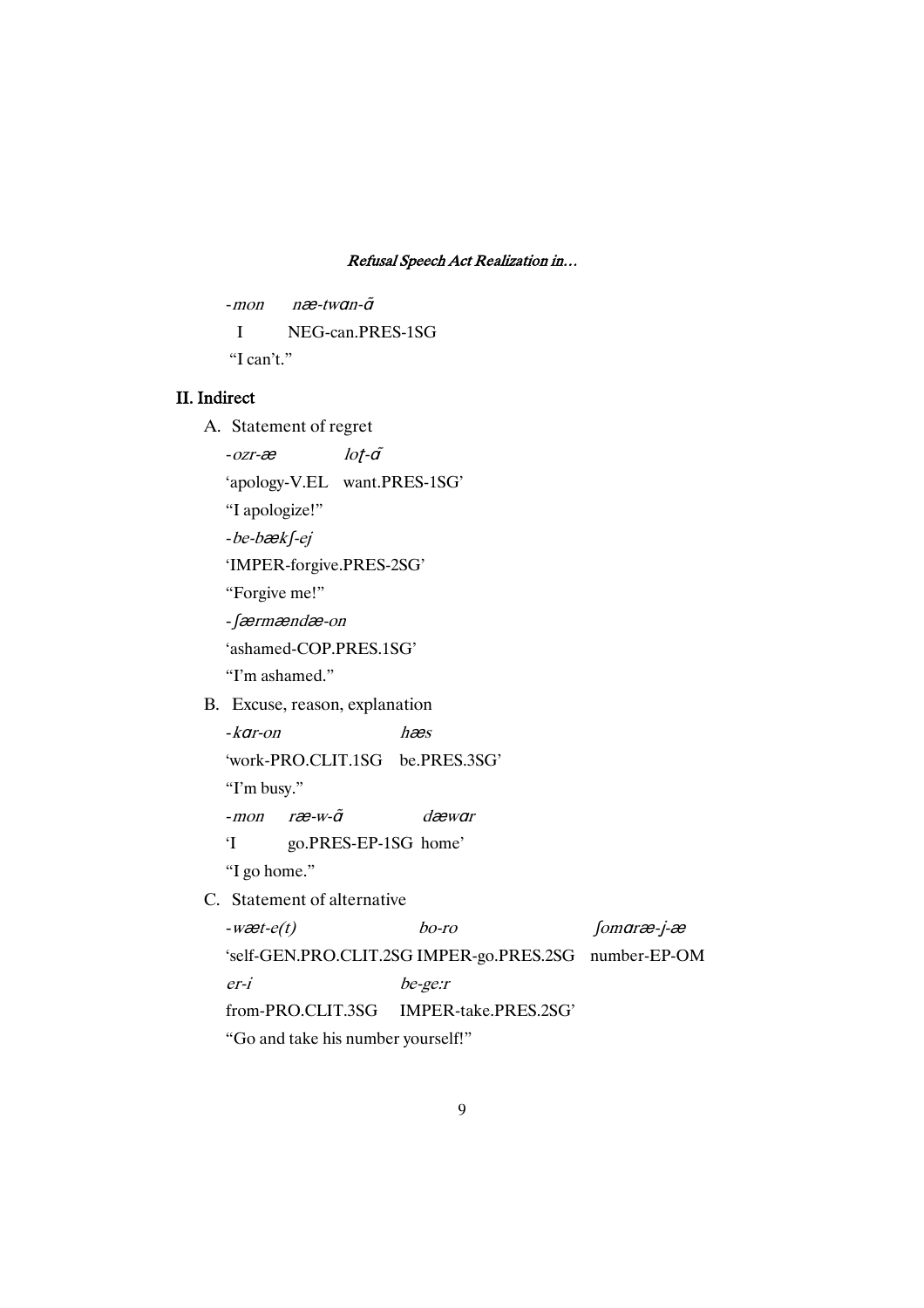|                        | - dege dohter-i be-d-ej                |     |       |                           |   |                                                                  |                                                                            |
|------------------------|----------------------------------------|-----|-------|---------------------------|---|------------------------------------------------------------------|----------------------------------------------------------------------------|
|                        | 'other girl-INDEF IMPER-give.PRES-2SG' |     |       |                           |   |                                                                  |                                                                            |
|                        | "Give it to another girl!"             |     |       |                           |   |                                                                  |                                                                            |
|                        | D. Promise of future acceptance        |     |       |                           |   |                                                                  |                                                                            |
| $-dege$ $fæp-e$        |                                        |     |       |                           |   |                                                                  |                                                                            |
|                        | 'other night-INDEF'                    |     |       |                           |   |                                                                  |                                                                            |
|                        | "Another night"                        |     |       |                           |   |                                                                  |                                                                            |
|                        | E. Statement of principle              |     |       |                           |   |                                                                  |                                                                            |
|                        | $-het\int$ $\alpha$ manæt-æ            |     |       | kæbul-æ næ-kæn-ã          |   |                                                                  |                                                                            |
|                        |                                        |     |       |                           |   | 'nothingsafekeeping-OM accept-V.EL NEG-do.PRES-1SG'              |                                                                            |
|                        | "I don't accept any safekeeping."      |     |       |                           |   |                                                                  |                                                                            |
|                        | F. Attempt to dissuade interlocutor    |     |       |                           |   |                                                                  |                                                                            |
|                        |                                        |     |       |                           |   | 1. Threat or statement of negative consequences to the requester |                                                                            |
|                        | - mon het wæ f-in                      |     |       | æmanæt-dar                |   | $næ-h-o$                                                         |                                                                            |
| $\mathbf{I}^{\bullet}$ |                                        |     |       |                           |   |                                                                  | nothing good-ATTR safekeeping-having NEG-be.PRES-1SG'                      |
|                        | "I'm not a good depository at all."    |     |       |                           |   |                                                                  |                                                                            |
| -pænæ-j-e              |                                        | mon | gar-æ |                           | h |                                                                  |                                                                            |
|                        | 'near-EP-GEN I                         |     |       | lost-V.EL become.PRES.3SG |   |                                                                  |                                                                            |
|                        | "It'll be lost with me."               |     |       |                           |   |                                                                  |                                                                            |
|                        |                                        |     |       |                           |   |                                                                  | 2. Criticize the request/requester, etc. (statement of negative feeling or |
|                        | opinion); insult/attack                |     |       |                           |   |                                                                  |                                                                            |

| sar-et                                                | $k$ odza-j-æt |
|-------------------------------------------------------|---------------|
| 'sense.PL-GEN.PRO.CLIT.2SG where-EP-be.PAST.3SG'      |               |
| "Where were you? (Literally, you are absent-minded.)" |               |
| I. Acceptance that functions as a refusal             |               |
| $\bullet$ Unspecific or indefinite reply              |               |

 $næ$ -dan- $\tilde{a}$ 'NEG-know.PRES-1SG' "I don't know."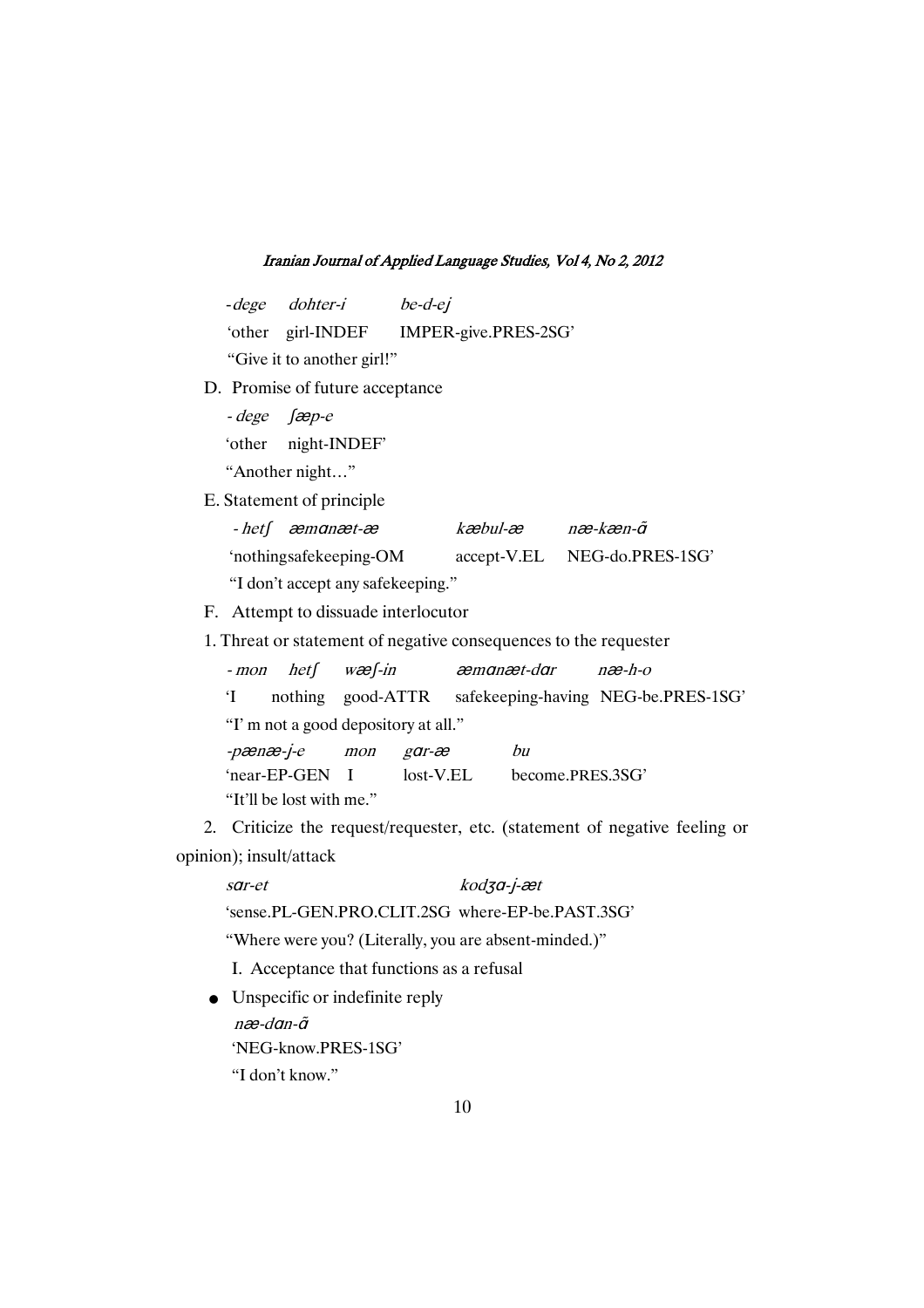|              | J. *Request for information/clarification |           |             |                                                                      |
|--------------|-------------------------------------------|-----------|-------------|----------------------------------------------------------------------|
| pæ           | $t\sqrt{e}$ ?                             |           |             |                                                                      |
| 'for         | what'                                     |           |             |                                                                      |
| "Why?"       |                                           |           |             |                                                                      |
|              | K. *Statement of preference               |           |             |                                                                      |
|              | $pæ$ pad-æ                                |           | rahæt-ter-ã |                                                                      |
|              |                                           |           |             | 'with leg-OBL comfortable-COMP-COP.PRES.1SG'                         |
|              | "I prefer walking."                       |           |             |                                                                      |
| L. Agreement |                                           |           |             |                                                                      |
| heiri        |                                           |           |             |                                                                      |
| $\partial k$ |                                           |           |             |                                                                      |
| " $Qk!$ "    |                                           |           |             |                                                                      |
|              | M. *Resorting to third party              |           |             |                                                                      |
| $gopt - x$   |                                           | $\dot{I}$ | het kæs-e   |                                                                      |
|              |                                           |           |             | 'tell.PAST-PP.3SG this nothing person-INDEF                          |
| $mæ-d-ej$    |                                           |           |             |                                                                      |
|              | PROHIB-give.PRES-2SG'                     |           |             |                                                                      |
|              |                                           |           |             | "He told me not to give it (his number) to anyone."                  |
|              |                                           |           |             | N. *Not to accept Namahram <sup>1</sup> 's invitation, request, etc. |
| mon          | wæt-e                                     |           |             | dzænin-an næ-ræ-w-a                                                  |
| $\cdot$ T    | self-GEN woman-PL                         |           |             | NEG-go.PRES-EP-1SG'                                                  |
|              | "I don't go anywhere with women."         |           |             |                                                                      |

 $1$ Namahram (not mahram) is a Persianized opposite of the term *mahram* which is an Arabic term being used in Islamic sharia legal terminology. Mahram is anyone whom a Muzlim is not allowed to marry, if they are of the opposite sex and have reached puberty. A partial list of what is considered mahram can be found in Surah 24, Ayah 31, of the Quran. (http://www.reference.com/browse/Mahram).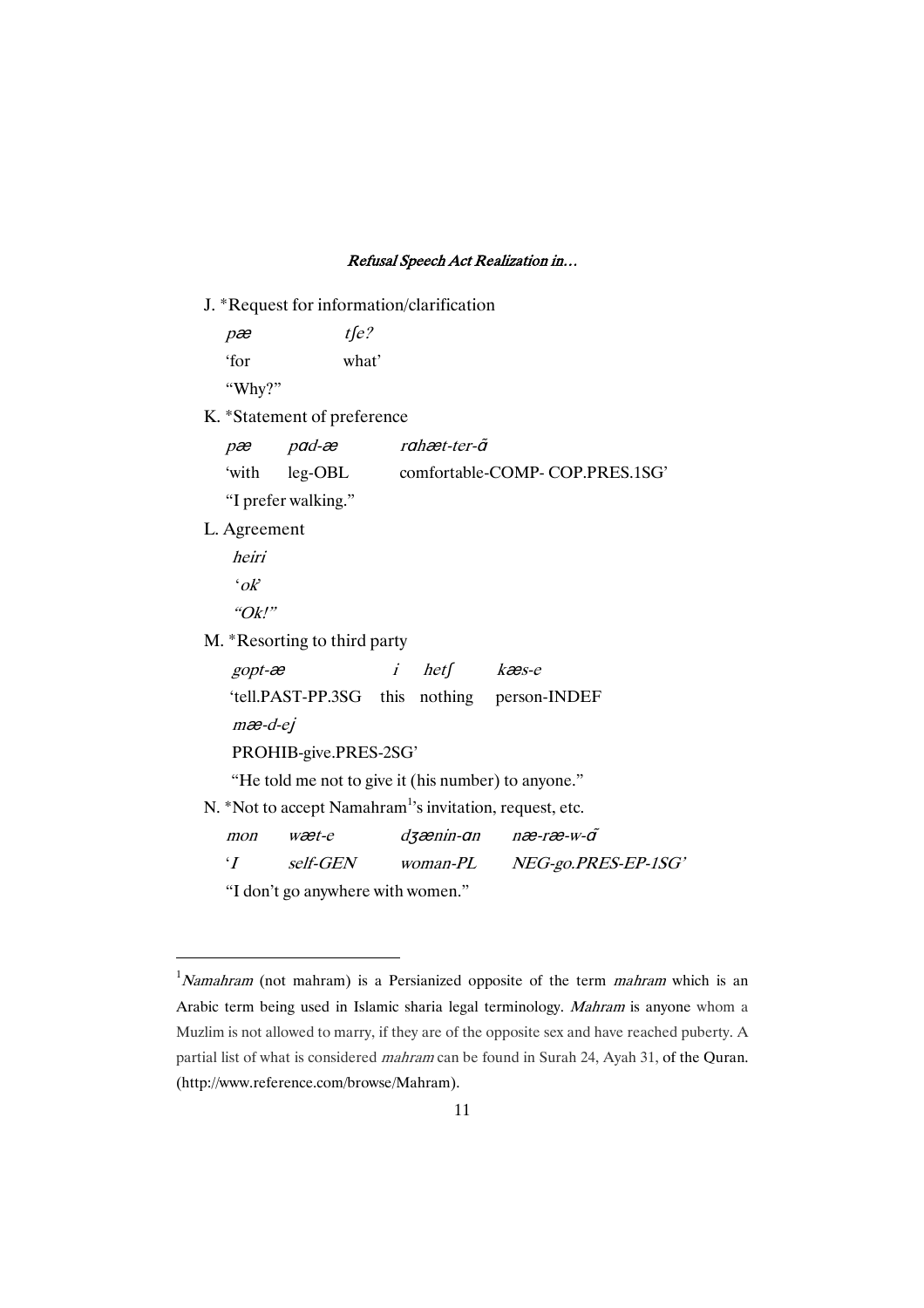O. \*Avoid disturbing the speaker  $mozaheme$   $taw$   $næ-b- $\tilde{a}$$ 'disturbing-GEN you NEG-become.PRES-1SG' "I don't inconvenience you." P.  $*$  Evoking the name of God (God willing)<sup>2</sup>  $en$  $B$ 'God willing' "God willing!" Q. \*Swearing  $h$ æ $k$ -an-e wæ $t$ -e $(t)$ 'right-PL-GEN self-GEN.2SG' "(I swear) by your own right!" R. Avoidance 1. Nonverbal 2. Verbal - postponement  $banda$   $ræ-w- $\tilde{a}$   $ger-\tilde{a}$$ 'tomorrow go.PRES-EP-1SG take.PRES-1SG' "Tomorrow, I'll go and take it (for you)."  $\bullet$  Joke mon tors- $\tilde{a}$  tæw wæ $\int$ 'I fear.PRES-1SG you well ranændegi balad næ-h-ej' 'driving know NEG-be.PRES-2SG' I fear. You do not know driving well.

<sup>&</sup>lt;sup>2</sup> It should be mentioned that the expressions "God willing" and "swearing" were not applied by the subjects as an isolated strategy; rather, they were used together with other strategies such as postponement and promise of future acceptance. However, regarding the importance of religious and cultural factors in the participants' answers, the authors decided to consider these expressions separately in order to highlight such an effect.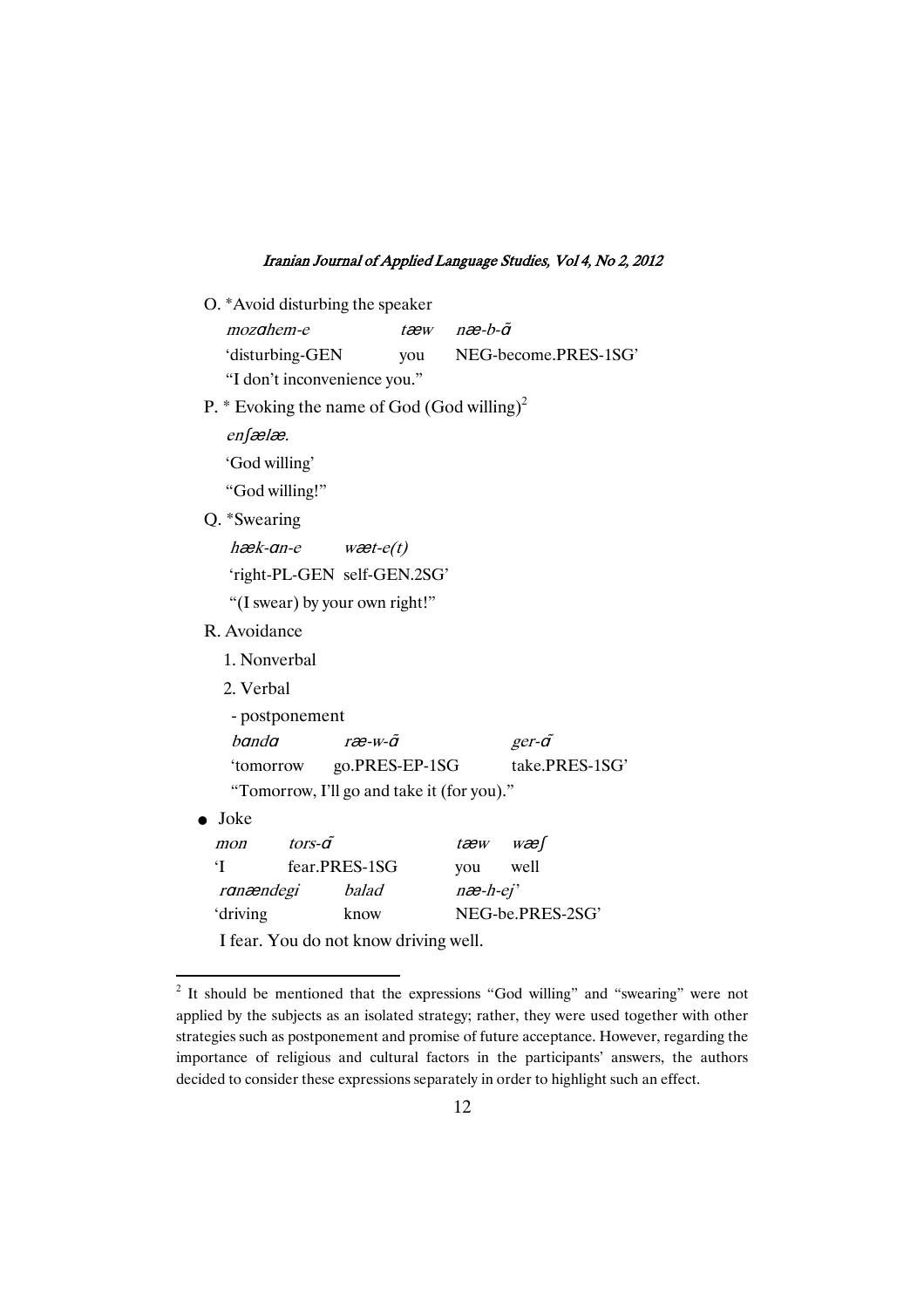### -Adjuncts to Refusals

- 1. Statement of empathy (e.g., "I realize you are in a different situation.")  $\frac{d}{dt}$  mosgel-et hæ 'know.PRES-1SG problem-GEN.PRO.CLIT.2SG be.PRES.3SG' "I know that you have a problem."
- 2. Pause fillers

odej

'hey'

"Hey you!"

- 3. \*Address terms
	- *bras*

'brother'

"Brother!"

-gohar

'sister'

"Sister!"

-bibi

'Mrs'

"Mrs!"

 $-Wad$ 3æ

'Mr'

"Mr!"

4. Gratitude/appreciation

mennatwar-on

'gratefull-be.PRES.1SG'

"Thanks very much."

The above-mentioned examples were some instances representing the type of refusal strategies employed. Moreover, some instances related to the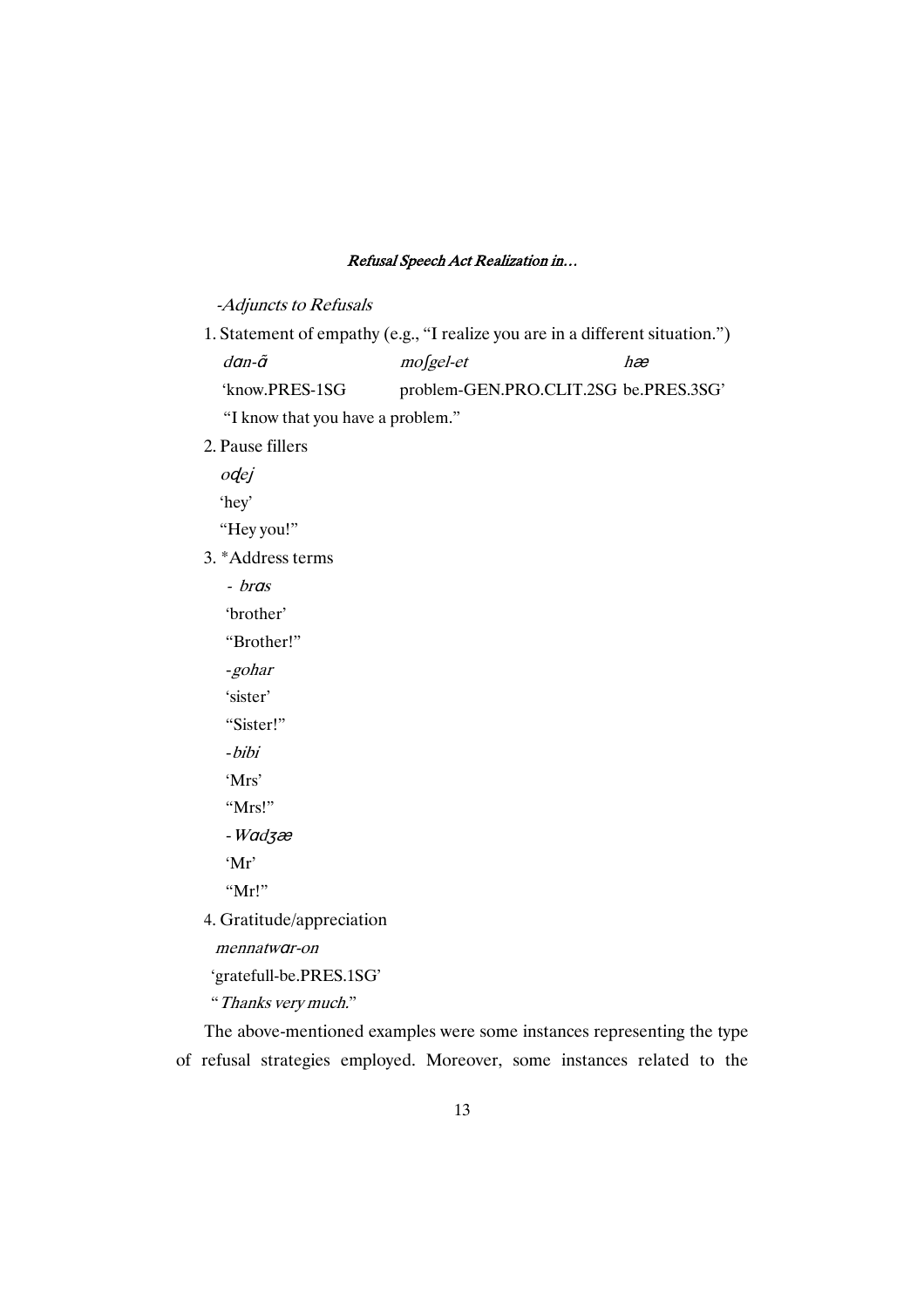number of such strategies are illustrated below. These examples comprise 1 (simple) and combinations of 2, 3, 4, and 5 strategies (where each strategy has been given an identification letter):

1. An example for 1 (simple) strategy is the strategy "H" which shows "postponement":

 $banda$   $ja-i-\tilde{a}$ 'tomorrow IMP.come.PRES-EP-1SG'

"Tomorrow, I'll come."

2. An example for a combination of 2 strategies is "AE" which shows both the strategies "address terms "and " excuse, reason, explanation":

| odel | zær-on | $\tau$ n |  |
|------|--------|----------|--|
|      |        |          |  |

'hey money-PRO.CLIT.1SG with.PRO.CLIT.1SG NEG.be.PRES.3SG' "Hey, I don't have any money."

3. "ALE" is an instance for a combination of 3 strategies which comprises the strategies "address terms", "statement of alternative" and "excuse, reason, explanation":

| bibi | iæk-e | degær-æ | dimd-ej                                       | mon-æ |
|------|-------|---------|-----------------------------------------------|-------|
|      |       |         |                                               |       |
| 'mrs |       |         | one-INDEF other-OBL IMPER.give.PRES-2SG I-OBL |       |
| kar  | hæs   |         |                                               |       |
| н    |       |         |                                               |       |

work be.PRES.3SG'

"Mrs., give it to someone else. I'm busy."

4. "CADE" can be referred to as a case for a combination of 4 strategies which consists of the strategies "statement of regret", "address terms", "negative willingness/ability", and "excuse, reason, explanation":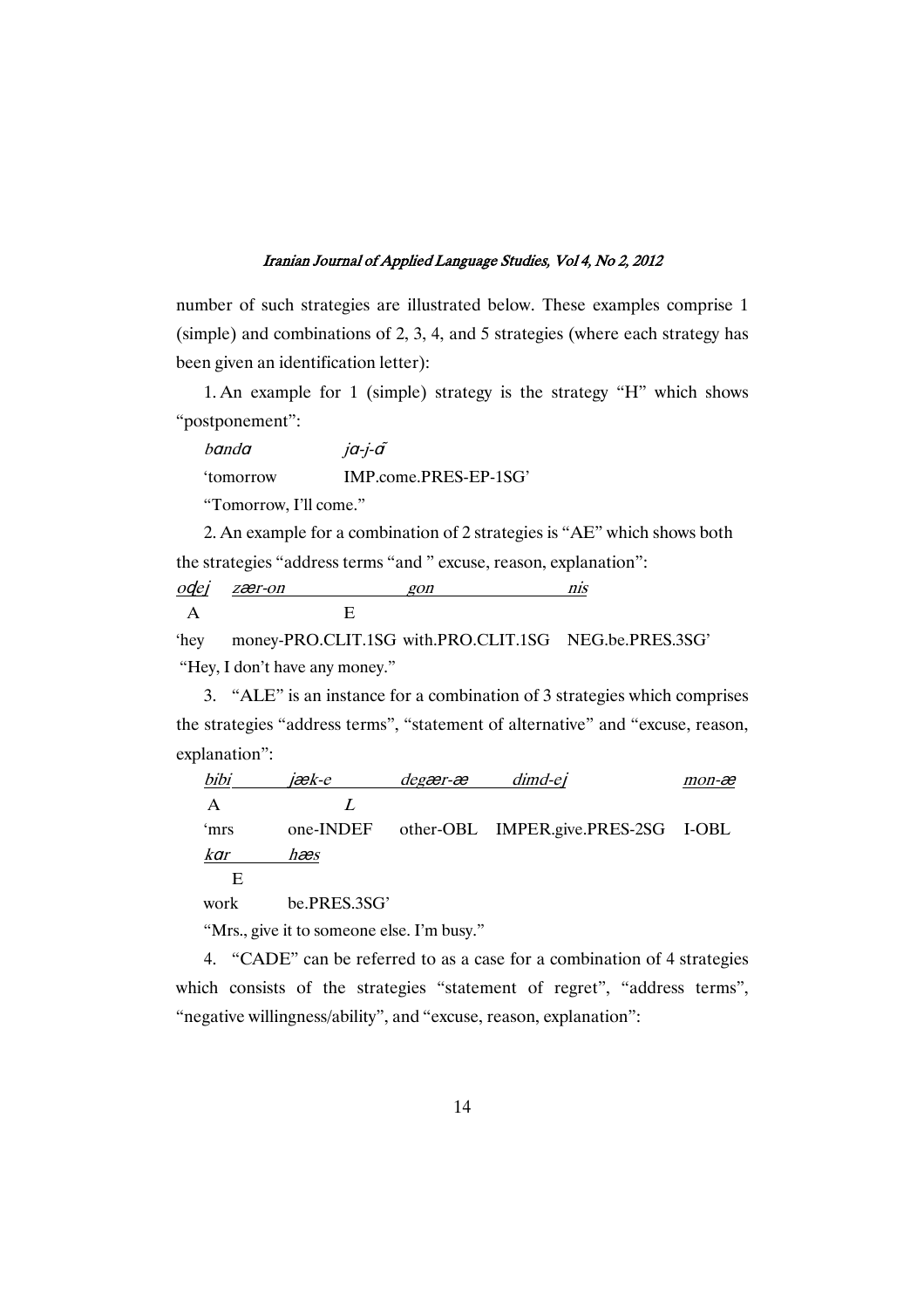| $be$ -bæ $k$ f-ej       |                               |                           | ostad                                   | næ-bu             |                     |
|-------------------------|-------------------------------|---------------------------|-----------------------------------------|-------------------|---------------------|
| $\mathsf{C}$            |                               |                           | А                                       |                   |                     |
| 'IMPER-forgive.PRES-2SG |                               |                           | professor                               |                   | NEG-become.PRES.3SG |
| ke                      | $b$ -ger-an-i                 |                           |                                         |                   | $pæ-m-ifi$          |
|                         |                               |                           | CL.LINK SUBJ-take.PRES-1SG-PRO.CLIT.3SG |                   | for-EMPH-this       |
| ke                      | mon                           | golaif-ã                  |                                         | $ræ-w-a$          | særawan             |
|                         |                               |                           | E                                       |                   |                     |
| $\cap$ T T TA TT $\tau$ | $\mathbf{r}$ and $\mathbf{r}$ | $\blacksquare$<br>DDBAAOO |                                         | $PPTQ$ $PQ$ $1QQ$ | $\sim$              |

CL.LINK I have.PRES-1SG go.PRES-EP-1SG Sarawan' "Excuse me sir, I can't take it for you because I'm going to Sarawan."

5. An example for a combination of 5 strategies is "CAUID" which includes the strategies "statement of regret", "address terms", "evoking the name of God (God Willing)", "Promise of future acceptance", and "negative willingness/ ability":

| be-bækf-ej |                         | ostad                              | enfælæ      |
|------------|-------------------------|------------------------------------|-------------|
| C          |                         | A                                  | U           |
|            | 'IMPER-forgive.PRES-2SG | professor                          | God willing |
| dege       | $ruz-e$                 | $mozahem-e$                        | b-ã         |
|            |                         |                                    |             |
| other      | day-INDEF               | disturbing-GEN.2PL become.PRES-1SG |             |
| mæruzi     |                         | næ-twan-ã                          |             |
| D          |                         |                                    |             |
| today      |                         | NEG-can.PRES-1SG                   |             |
|            |                         |                                    |             |

"Excuse me sir! God willing, someday, I'll trouble you (come to eat dinner with you). Today I can't."

# 5.AnalysisofData

This part comprises the analysis of the type and number of refusal strategies employed by the participants, respectively. As to the type of refusal strategies, tables 1, 2, 3, (regarding the power of the addressees) and 5 and 6 (regarding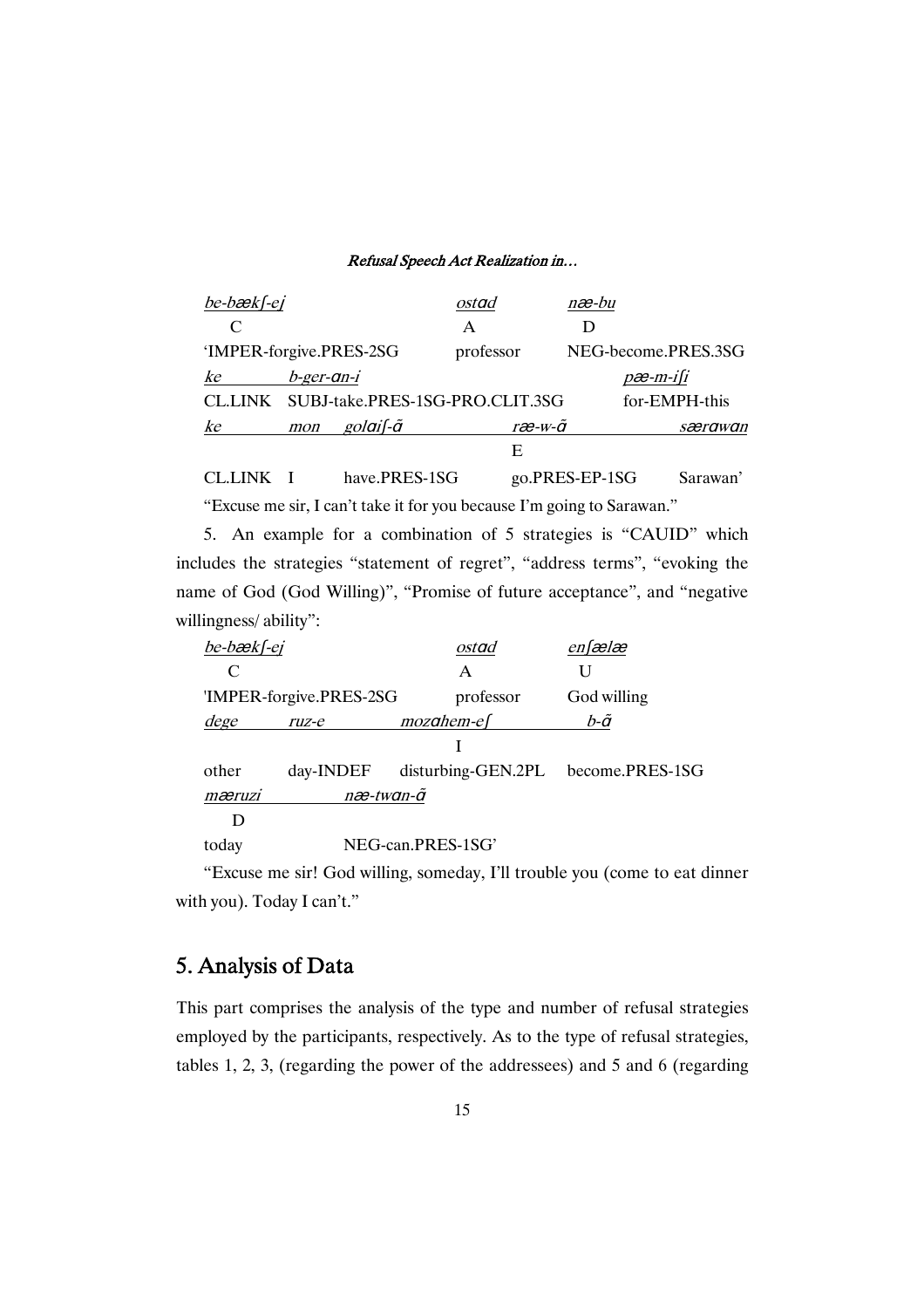gender of the addressees) show frequency and the total percentage of refusal strategies employed by SBMUS. Regarding the number of refusal strategies, tables 8 and 10 show frequency and the total percentage of simple and complex refusal strategies employed, in accordance with power and gender of the addressees, respectively. In addition, tables 4, 7, 9 and 11 specify Chi-square test results for the type and number of refusal strategies used as a function of the power and gender of the addressees in five situations under research.

## 5.1. Type of Refusal Strategies

Considering the examples given in the previous section, and the data presented in tables 1, 2 and 3, the findings show that in addition to employing most of the refusal strategies in Beebe et al.'s (1990) classification, SBMUS used some new strategies which have not been predicted in the given scheme. These are "request for information or clarification", "statement of preference", "resorting to the third party", "not to accept Namahram's invitation, request, etc.", "avoidance of inconveniencing the addressees", "evoking the name of God", "swearing", and "address terms" like *gohar* 'sister' and bras 'brother'.

Frequency and total percentage of refusal strategies employed by SBMUS as functions of the power of the addressees in all the situations under study are illustrated in tables 1, 2 and 3. The strategies are arranged from the one with the maximum frequency and percentage to the one with the minimum frequency and percentage of use in all the data according to the power of the addressees. According to these tables, the participants employed more strategies dealing with the addressees with higher power. They applied 1286 strategies in reply to the addressees with higher power (professors), 1058 strategies in reply to the addressees with equal power (classmates), and 1045 strategies in reply to the addressees with lower power (library servants).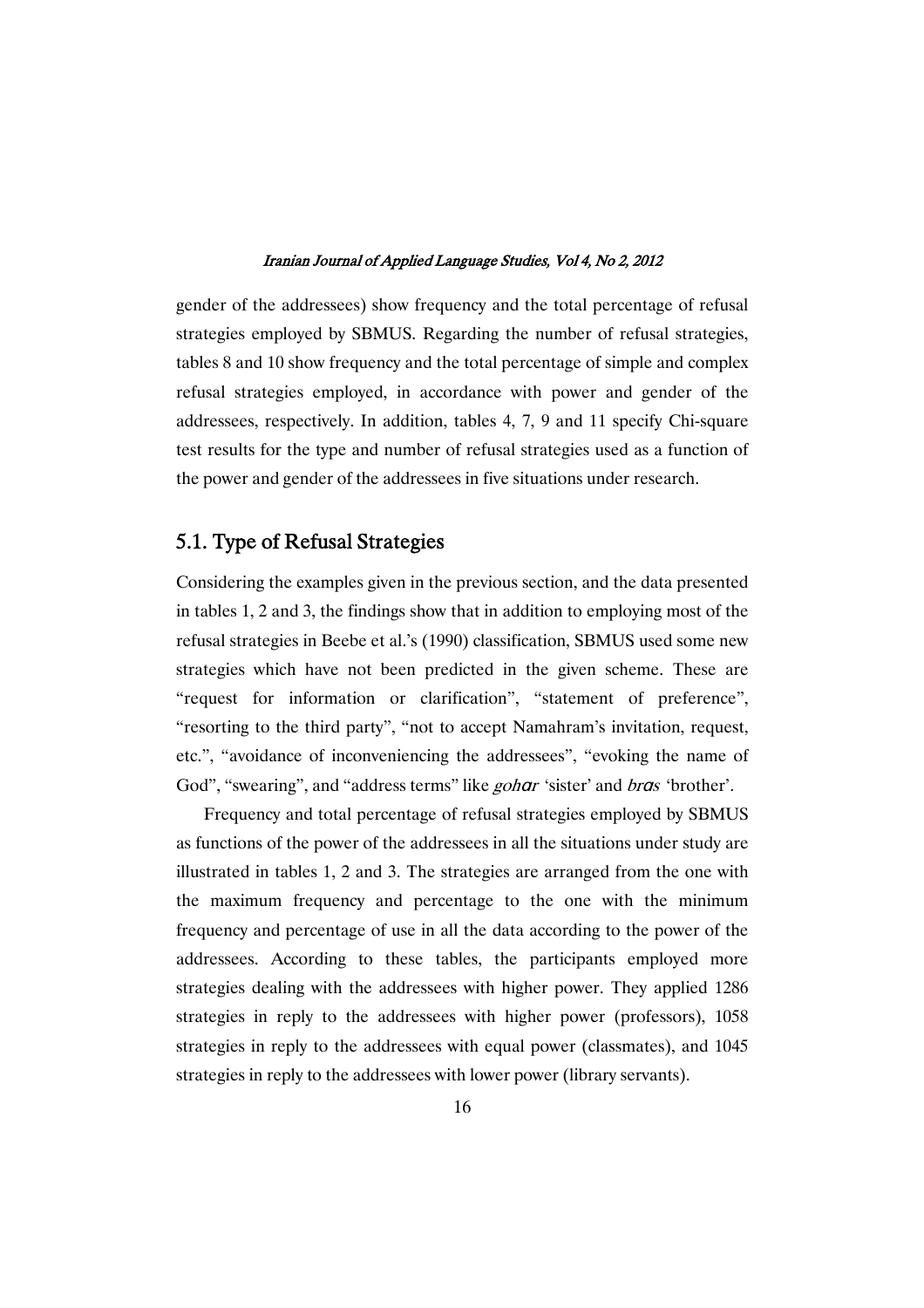Tables 1, 2 and 3 show that the most frequent strategy used by the participants is "excuse, reason, explanation" with 281 times of occurrence in reply to professors, 252 times of occurrence in reply to classmates and 263 times of occurrence in reply to library servants, respectively. The next two ranks of refusal strategies used dealing with professors are dedicated to the strategies of "statement of regret" and "address terms" with 244 and 222 frequency of use. Additionally, the next two refusal strategies with the highest frequency of use in response to classmates are "negative willingness, ability" with 220 and "statement of regret" with 137 frequencies. As to the library servants, the next two refusal strategies and their order are the same as the ones for classmates; however, the frequencies differ with 216 and 152 times of occurrence, respectively.

Table 1 represents refusal strategies used by the participants, their frequencies and percentage in all the data in response to professors. As this table shows, here the participants' responses include 37.84% of total refusal strategies.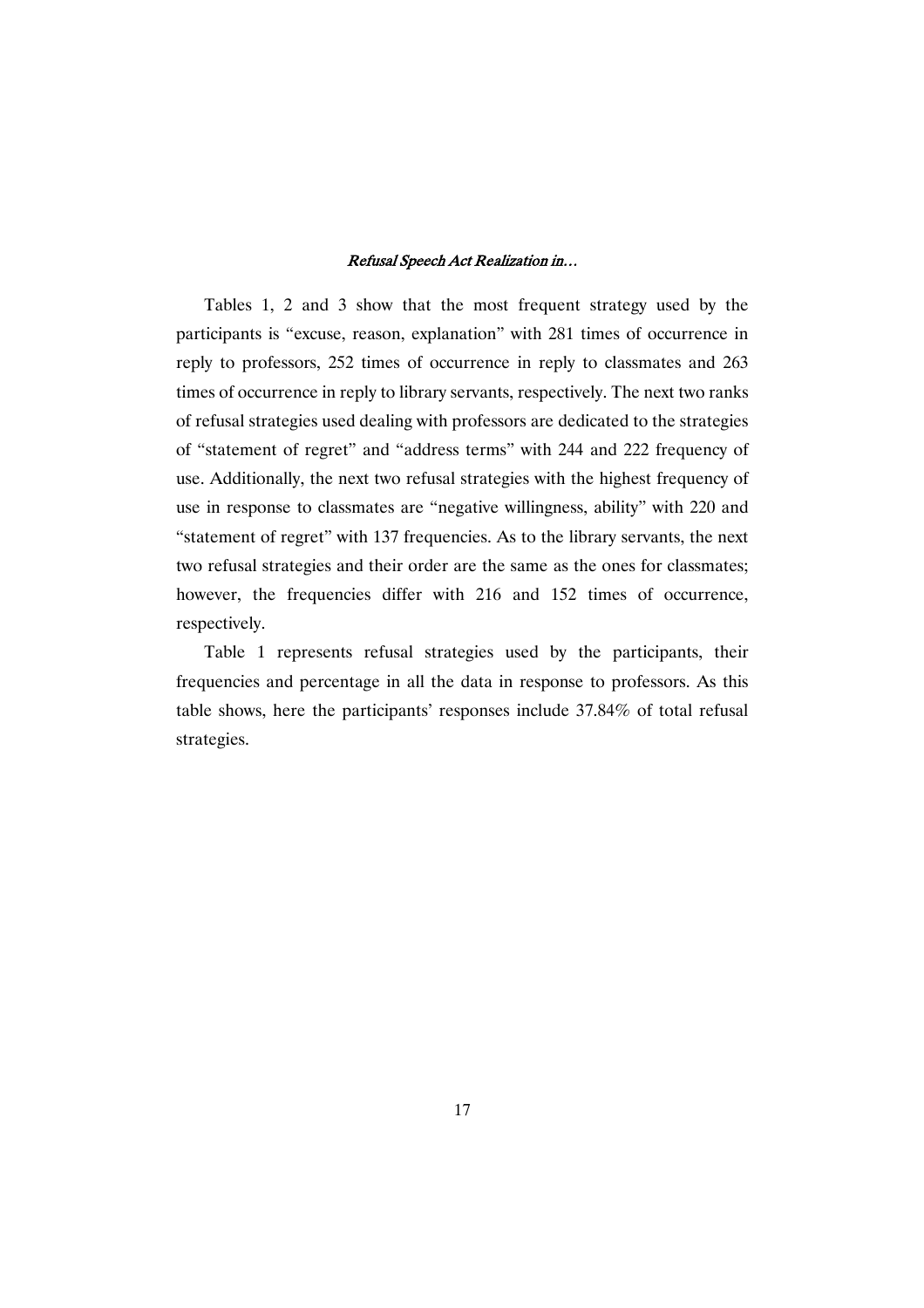| SDIVIUS Dealing with FTOIESSOLS III 3 SItuations under Study  |                |            |  |  |
|---------------------------------------------------------------|----------------|------------|--|--|
| Type of refusal strategies (PROF)                             | <b>FR</b>      | % of total |  |  |
| Excuse, reason, explanation                                   | 281            | 8.29       |  |  |
| Statement of regret                                           | 244            | 7.19       |  |  |
| Address terms                                                 | 222            | 6.55       |  |  |
| Negative willingness, ability                                 | 201            | 5.93       |  |  |
| Gratitude, appreciation                                       | 83             | 2.44       |  |  |
| Threat or statement of negative consequences to the requester | 50             | 1.47       |  |  |
| Agreement                                                     | 36             | 1.06       |  |  |
| Statement of preference                                       | 31             | 0.91       |  |  |
| No                                                            | 26             | 0.76       |  |  |
| Promise of future acceptance                                  | 20             | 0.59       |  |  |
| Resorting to the third party                                  | 19             | 0.56       |  |  |
| Avoid disturbing the speaker                                  | 14             | 0.41       |  |  |
| Statement of alternative                                      | 12             | 0.35       |  |  |
| Postponement                                                  | 11             | 0.32       |  |  |
| Statement of empathy                                          | 11             | 0.32       |  |  |
| God willing                                                   | 10             | 0.29       |  |  |
| Not to accept Namahram's invitation, request, etc.            | 5              | 0.14       |  |  |
| Request for information, clarification                        | 5              | 0.14       |  |  |
| Pause fillers                                                 | $\overline{2}$ | 0.05       |  |  |
| Swearing                                                      | $\overline{2}$ | 0.05       |  |  |
| Proverb                                                       | $\mathbf{1}$   | 0.02       |  |  |
| Total                                                         | 1286           | 37.84      |  |  |

| Table 1. Frequency and Total Percentage of the Refusal Strategies Employed By |  |
|-------------------------------------------------------------------------------|--|
| <b>SBMUS</b> Dealing with Professors in 5 Situations under Study              |  |

Table 2 displays refusal strategies used by the participants, their frequencies and percentage in all the data in response to classmates. As this table shows the participants' responses here include 31.08% of total refusal strategies.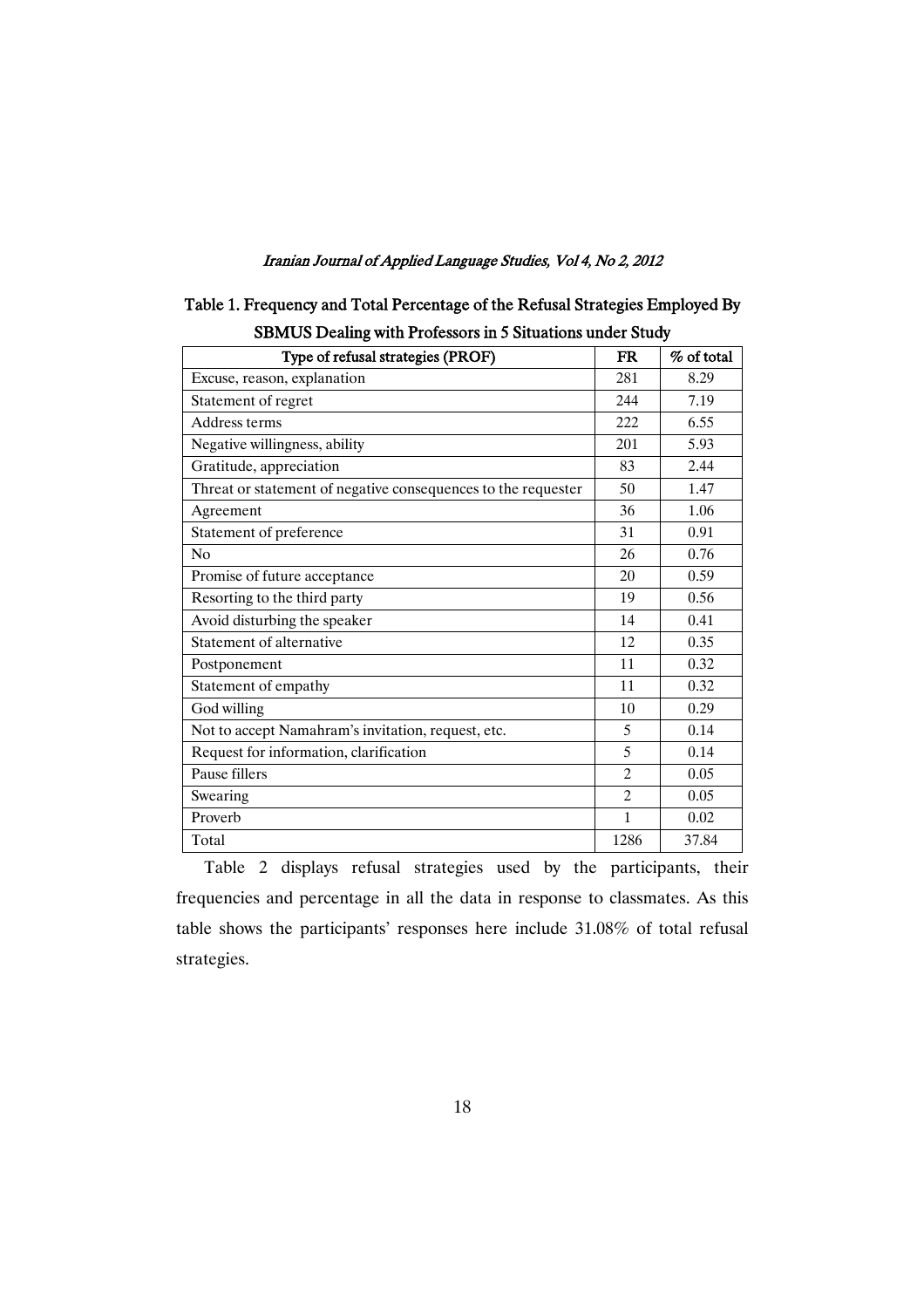| <b>SBMUS Dealing with Classmates in 5 Situations under Study</b> |                |            |  |  |
|------------------------------------------------------------------|----------------|------------|--|--|
| Type of refusal strategies (CLM)                                 | <b>FR</b>      | % of total |  |  |
| Excuse, reason, explanation                                      | 252            | 7.43       |  |  |
| Negative willingness, ability                                    | 220            | 6.49       |  |  |
| Statement of regret                                              | 137            | 4.04       |  |  |
| Address terms                                                    | 124            | 3.65       |  |  |
| Gratitude, appreciation                                          | 75             | 2.21       |  |  |
| N <sub>0</sub>                                                   | 34             | 1.003      |  |  |
| Threat or statement of negative consequences to the requester    | 32             | 0.94       |  |  |
| Agreement                                                        | 27             | 0.79       |  |  |
| Statement of preference                                          | 26             | 0.76       |  |  |
| Statement of alternative                                         | 24             | 0.70       |  |  |
| Resorting to the third party                                     | 21             | 0.61       |  |  |
| Promise of future acceptance                                     | 19             | 0.56       |  |  |
| Not to accept Namahram's invitation, request, etc.               | 13             | 0.38       |  |  |
| Postponement                                                     | 13             | 0.38       |  |  |
| Statement of empathy                                             | 10             | 0.29       |  |  |
| Avoid disturbing the speaker                                     | 8              | 0.23       |  |  |
| Request for information, clarification                           | $\tau$         | 0.20       |  |  |
| God willing                                                      | $\overline{4}$ | 0.11       |  |  |
| Criticize the request, requester, etc.                           | 3              | 0.08       |  |  |
| Pause fillers                                                    | 3              | 0.08       |  |  |
| Statement of principle                                           | $\overline{2}$ | 0.05       |  |  |
| Lack of enthusiasm                                               | $\overline{2}$ | 0.05       |  |  |
| Joke                                                             | $\overline{c}$ | 0.05       |  |  |
| Total                                                            | 1058           | 31.08      |  |  |

| Table 2. Frequency and Total Percentage of the Refusal Strategies Employed by |  |
|-------------------------------------------------------------------------------|--|
| SBMI IS Dealing with Classmates in 5 Situations under Study                   |  |

Table 3 displays refusal strategies used by the participants, their frequencies and percentage in all the data in response to library servants. As this table shows the participants' responses here include 31% of total refusal strategies.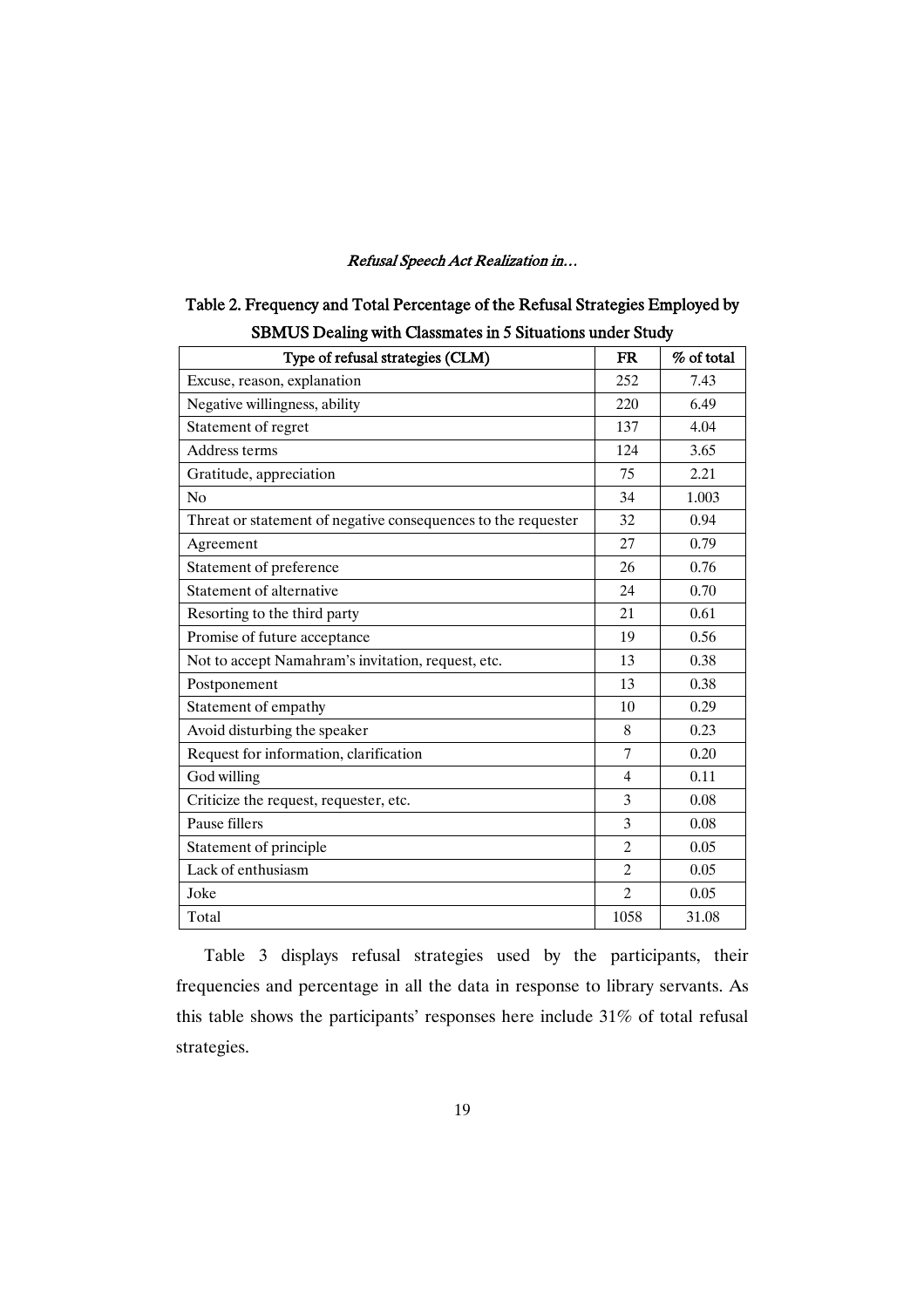| <b>SBMUS Dealing with Servants in 5 Situations under Study</b> |                |            |  |  |  |
|----------------------------------------------------------------|----------------|------------|--|--|--|
| Type of refusal strategies (SERV)                              | <b>FR</b>      | % of total |  |  |  |
| Excuse, reason, explanation                                    | 263            | 7.76       |  |  |  |
| Negative willingness, ability                                  | 216            | 6.37       |  |  |  |
| Statement of regret                                            | 152            | 4.48       |  |  |  |
| Address terms                                                  | 129            | 3.80       |  |  |  |
| Gratitude, appreciation                                        | 66             | 1.94       |  |  |  |
| Threat or statement of negative consequences to the requester  | 32             | 0.94       |  |  |  |
| Statement of preference                                        | 31             | 0.91       |  |  |  |
| No                                                             | 26             | 0.76       |  |  |  |
| Statement of alternative                                       | 26             | 0.76       |  |  |  |
| Agreement                                                      | 25             | 0.73       |  |  |  |
| Promise of future acceptance                                   | 15             | 0.44       |  |  |  |
| Resorting to the third party                                   | 15             | 0.44       |  |  |  |
| Avoid disturbing the speaker                                   | 10             | 0.59       |  |  |  |
| Postponement                                                   | 9              | 0.26       |  |  |  |
| Statement of empathy                                           | 8              | 0.23       |  |  |  |
| God willing                                                    | 7              | 0.20       |  |  |  |
| Criticize the request, requester, etc.                         | 5              | 0.14       |  |  |  |
| Request for information, clarification                         | 5              | 0.14       |  |  |  |
| Pause fillers                                                  | $\overline{c}$ | 0.05       |  |  |  |
| Not to accept Namahram's invitation, request, etc.             | $\mathbf{1}$   | 0.02       |  |  |  |
| Swearing                                                       | 1              | 0.02       |  |  |  |
| Total                                                          | 1045           | 31         |  |  |  |

| Table 3. Frequency and Total Percentage of the Refusal Strategies Employed By |  |
|-------------------------------------------------------------------------------|--|
| <b>SRMI IS Dealing with Servants in 5 Situations under Study</b>              |  |

As table 4 shows, Chi-square test results indicate that in situation 2 (p=0.482), in situation 3 (p=0.166), in situation 4 (p=0.173) and in situation 5  $(p=0.188)$ . So, since p is more than 0.05, there is no meaningful relationship between addressees' power and the type of refusal strategies employed by SBMUS. Thus, the first null hypothesis of the study which indicates that the relationship between power of the addressees and the type of refusal strategies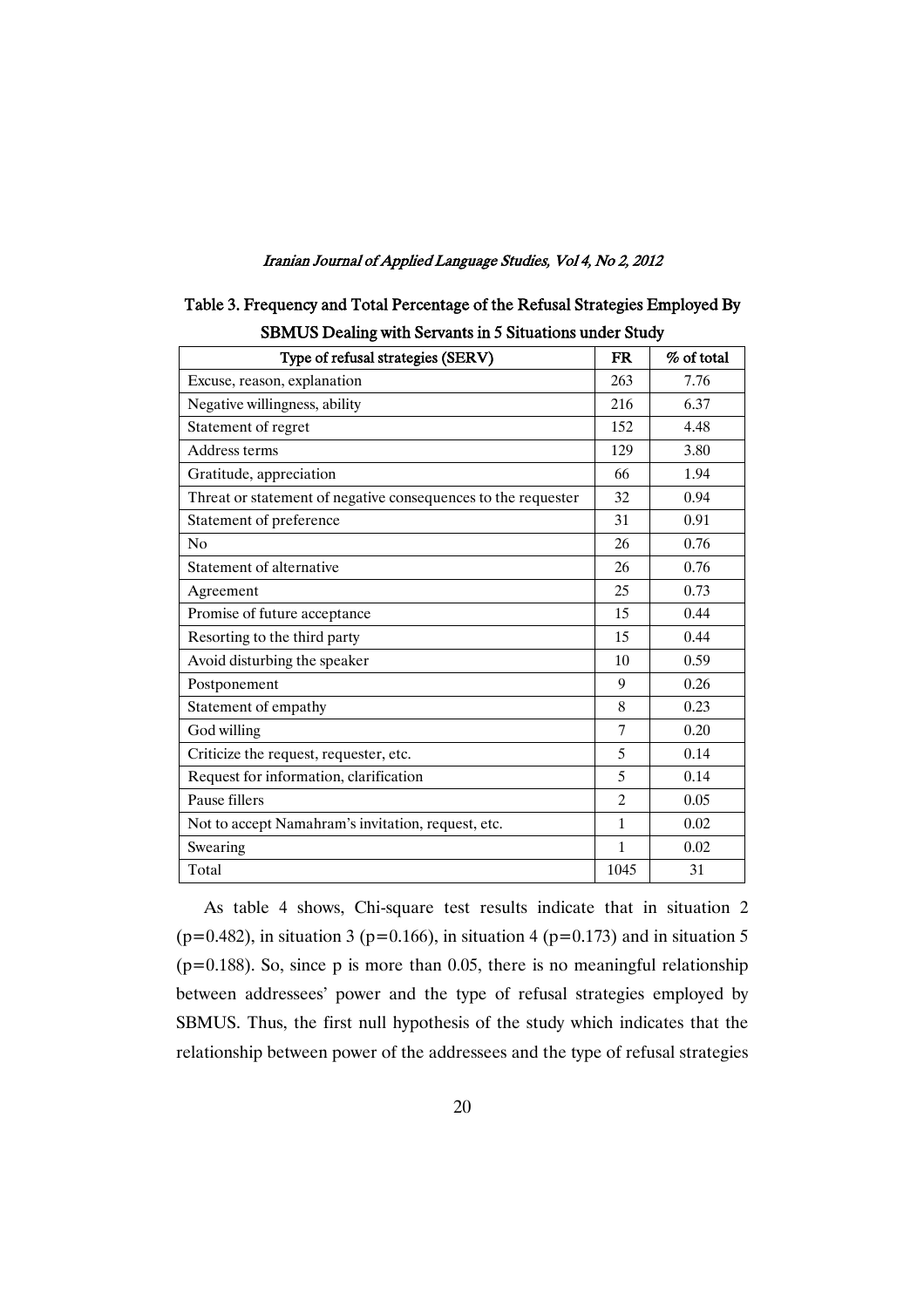employed by SBMUS is not meaningful for these situations is confirmed. However, Chi-square test results for situation  $1(p=0.026)$  suggest that there is a meaningful relationship between power of the addressees and the type of refusal strategies employed by SBMUS because p for this situation is less than 0.05. So, the first null hypothesis of the study for this situation is rejected.

Table 4.Chi-squareTest Results for Strategies Employed by SBMUS in 5Situations Related to the First Research Hypothesis of Refusal

|                   | Chi-square test |             |  |
|-------------------|-----------------|-------------|--|
| <b>Situations</b> | р               | Reliability |  |
|                   | 0.026           | 95%         |  |
|                   | 0.482           |             |  |
|                   | 0.166           |             |  |
|                   | 0.173           |             |  |
|                   | 0.188           |             |  |

The most frequent refusal strategy employed by SBMUS in reply to both male and female addressees is "excuse, reason, explanation" with 406 and 390 times of occurrence, respectively, as tables 5 and 6 show. The next two ranks are assigned to "negative willingness, ability" with 315 times and "address terms" with 264 times of occurrence in reply to males. However, SBMUS employed "negative willingness, ability" and "statement of regret" with 322 and 272 frequency of use in response to the female addressees. The difference between the total number of strategies in reply to male and female addressees with frequencies 1717 and 1672 is not significant.

Based on the data in table 6, SBMUS have employed a strategy named "not to accept Namahram's invitation, request, etc." in reply to females which is not employed in reply to their male addressees. On the contrary, the strategies "lack of enthusiasm" and "proverb" are merely used in reply to males.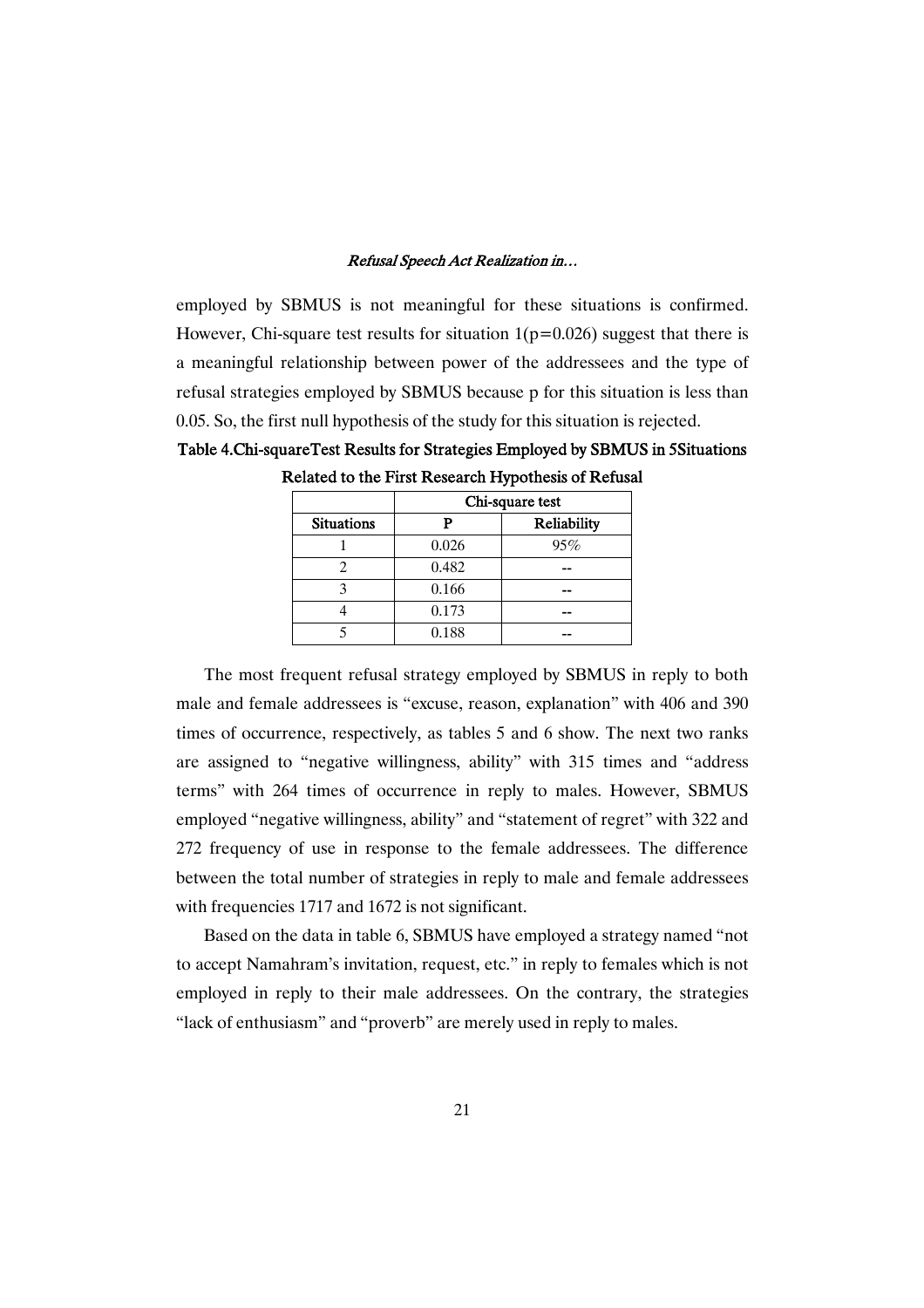Table 5 presents refusal strategies used by the participants, their frequencies and percentages in all the data in response to male addressees. As this table shows the participants' responses here include 49.27% of the total number of refusal strategies.

Table 5. Frequency and Total Percentage of Refusal Strategies Employed by SBMUS Dealing with Male Addressees in 5 Situations under Study

| Type of refusal Strategies (M)                                | <b>FR</b>      | % of total |
|---------------------------------------------------------------|----------------|------------|
| Excuse, reason, explanation                                   | 406            | 11.97      |
| Negative willingness, ability                                 | 315            | 9.29       |
| Address terms                                                 | 264            | 7.78       |
| Statement of regret                                           | 261            | 7.70       |
| Gratitude, appreciation                                       | 111            | 3.27       |
| Threat or statement of negative consequences to the requester | 57             | 0.14       |
| Statement of preference                                       | 43             | 1.26       |
| Agreement                                                     | 43             | 1.26       |
| No                                                            | 42             | 1.23       |
| Statement of alternative                                      | 30             | 0.88       |
| Promise of future acceptance                                  | 27             | 0.79       |
| Resorting to the third party                                  | 27             | 0.79       |
| Avoid disturbing the speaker                                  | 19             | 0.56       |
| Statement of empathy                                          | 19             | 0.56       |
| Postponement                                                  | 18             | 0.53       |
| God willing                                                   | 12             | 0.35       |
| Request for information, clarification                        | 10             | 0.29       |
| Criticize the request, requester, etc.                        | 3              | 0.08       |
| Statement of principle                                        | 3              | 0.08       |
| Lack of enthusiasm                                            | $\overline{2}$ | 0.05       |
| Pause fillers                                                 | $\overline{c}$ | 0.05       |
| Swearing                                                      | 1              | 0.02       |
| Proverb                                                       | $\mathbf{1}$   | 0.02       |
| Joke                                                          | 1              | 0.02       |
| Total                                                         | 1717           | 49.27      |

Table 6 shows refusal strategies used by the participants, their frequencies and percentages in all the data in response to female addressees. According to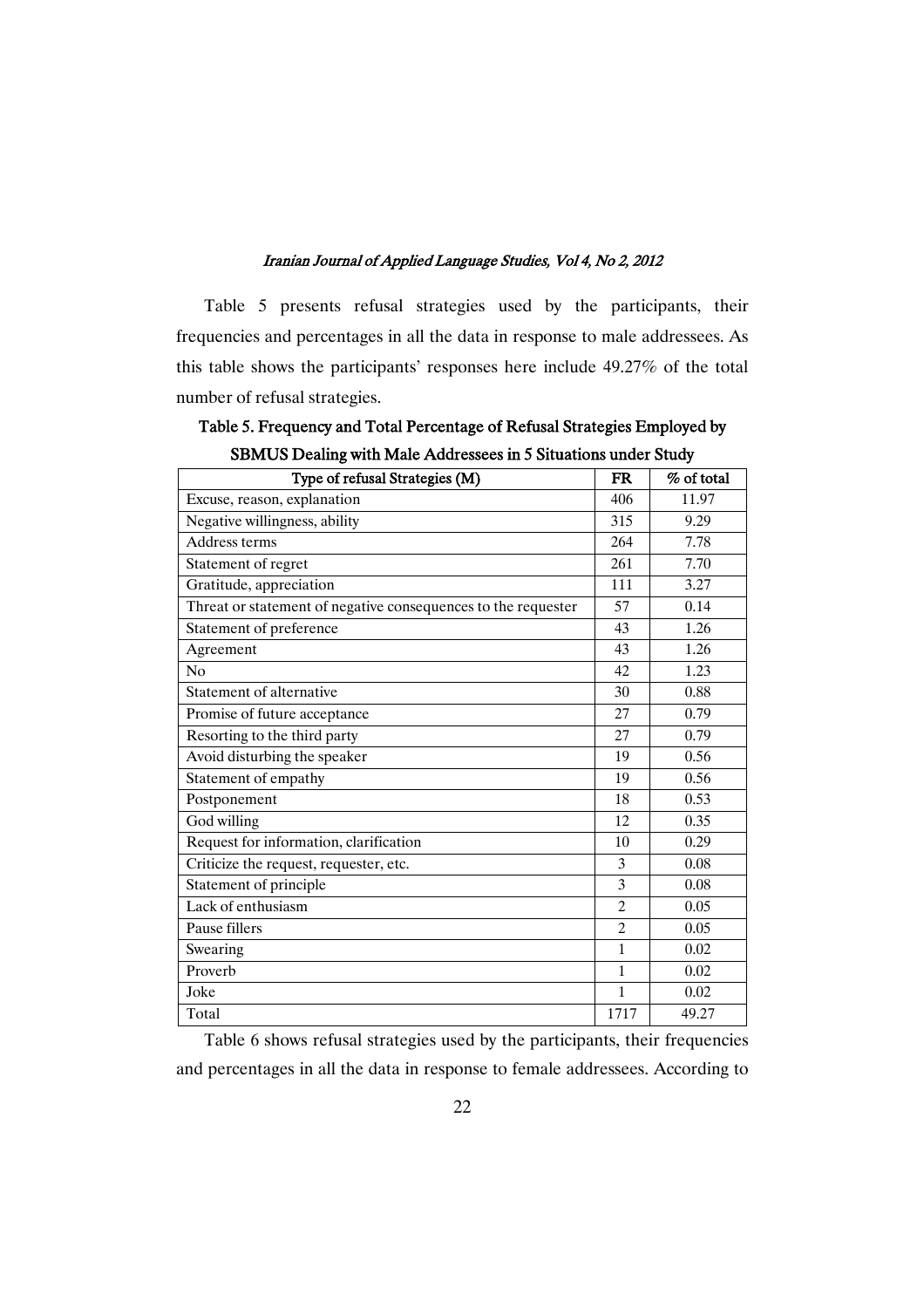this table, the participants' responses here include 49.50% of total refusal strategies.

Table 6. Frequency and Total Percentage of Refusal Strategies Employed by SBMUS Dealing with Female Addressees in 5 Situations under Study

| Type of refusal Strategies (F)                                | <b>FR</b>      | % of total |
|---------------------------------------------------------------|----------------|------------|
| Excuse, reason, explanation                                   | 390            | 11.50      |
| Negative willingness, ability                                 | 322            | 9.50       |
| Statement of regret                                           | 272            | 8.02       |
| Address terms                                                 | 211            | 6.22       |
| Gratitude, appreciation                                       | 113            | 3.33       |
| Threat or statement of negative consequences to the requester | 57             | 1.68       |
| Statement of preference                                       | 45             | 1.32       |
| Agreement                                                     | 45             | 1.32       |
| No                                                            | 44             | 1.29       |
| Statement of alternative                                      | 32             | 0.94       |
| Resorting to the third party                                  | 28             | 0.82       |
| Promise of future acceptance                                  | 26             | 0.76       |
| Not to accept Namahram's invitation, request, etc.            | 19             | 0.56       |
| Postponement                                                  | 15             | 0.44       |
| Avoid disturbing the speaker                                  | 13             | 0.38       |
| Statement of empathy                                          | 10             | 0.59       |
| God willing                                                   | 9              | 0.26       |
| Request for information, clarification                        | 7              | 0.20       |
| Criticize the request, requester, etc.                        | 5              | 0.14       |
| Pause fillers                                                 | 5              | 0.14       |
| Swearing                                                      | $\overline{2}$ | 0.05       |
| Statement of principle                                        | 1              | 0.02       |
| Joke                                                          | $\mathbf{1}$   | 0.02       |
| Total                                                         | 1672           | 49.50      |

Moreover, as table 7shows, Chi-square test results suggest that in situation 2 (p=0.955), in situation 3 (p=0.967), in situation 4 (p=0.888) and in situation 5 (p=0.303). Therefore, since p is more than 0.05, there is no meaningful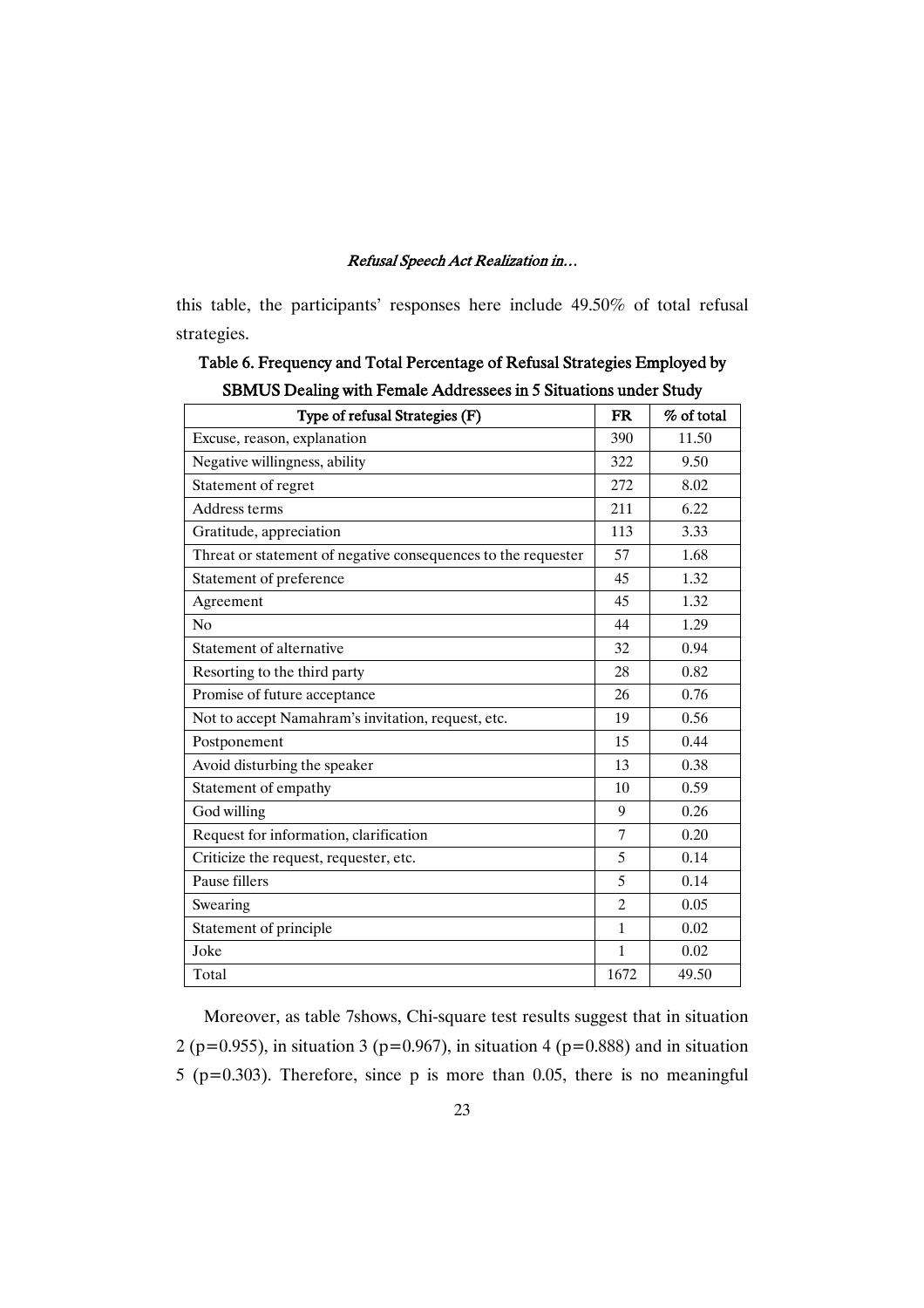relationship between addressees' gender and the type of refusal strategies employed by SBMUS. Thus, the second null hypothesis of the study, which indicates that the relationship between gender of the addressees and type of refusal strategies employed by SBMUS is not meaningful for these situations, is confirmed. However, Chi-square test results for situation 1 ( $p=0.024$ ) suggest that there is a meaningful relationship between gender of the addressees and type of refusal strategies employed by SBMUS, as p for this situation is less than 0.05. So, the second null hypothesis of the study for this situation is rejected.

Table 7.Chi-square Test Results for Strategies Employed by SBMUS in 5 Situations Related to the Second Research Hypothesis of Refusal

|                   | Chi-square test |             |  |
|-------------------|-----------------|-------------|--|
| <b>Situations</b> |                 | Reliability |  |
|                   | 0.024           | 95%         |  |
| 2                 | 0.955           |             |  |
|                   | 0.967           |             |  |
|                   | 0.888           |             |  |
|                   | 0.303           |             |  |

# 5.2. Number of Refusal Strategies

As table 8 indicates, the most frequent complex strategy employed by SBMUS in reply to professors with higher social power is the combination of three refusal strategies with 162 times of occurrence. As to professors, the next ranks are dedicated to a combination of two strategies with 156, simple strategy 85, the combination of four strategies 79, the combination of five strategies 17 and the combination of six strategies with 1 frequency of use. For classmates and library servants, however, the combination of two refusal strategies with 192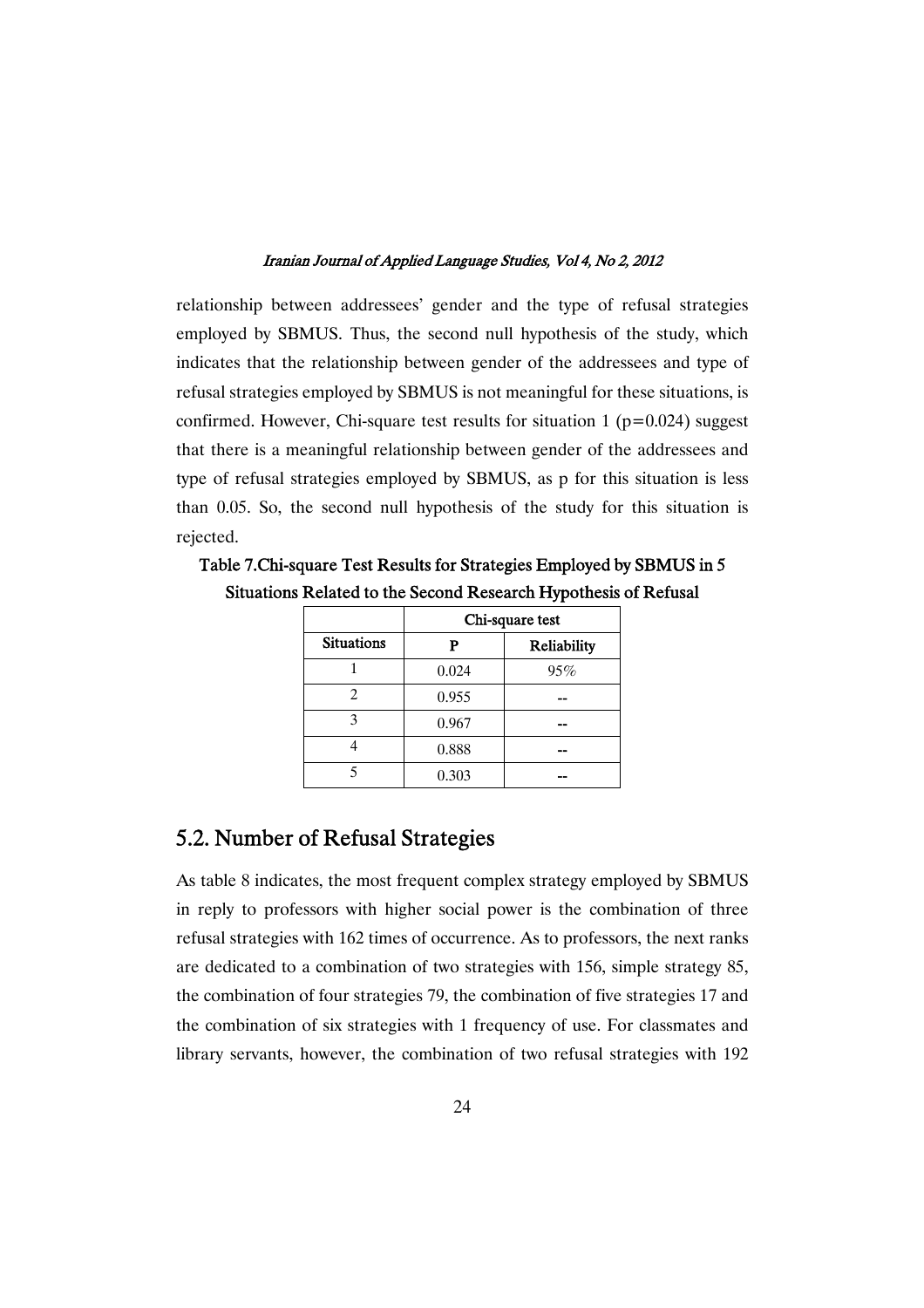and 198 times of occurrence is the most frequent complex refusal strategy used by the participants. The next ranks for the addressees with equal and lower power belongs to simple strategy with 143, 149, the combination of three strategies with 129, 115, the combination of four strategies 31, 33, and the combination of 5 strategies with 5, 5 times of occurrence.

Table 8. Frequency and the Total Percentage of the Simple and Complex Refusal Strategies Employed by SBMUS According to the Power of the Addressees in 5 Situations under Study

| Number of<br><b>Refusal Strategies</b> |              |              | Power      |             |              |
|----------------------------------------|--------------|--------------|------------|-------------|--------------|
|                                        |              | <b>PROF</b>  | <b>CLM</b> | <b>SERV</b> | <b>Total</b> |
| 1 strategy                             | Count        | 85           | 143        | 149         | 377          |
|                                        | % of Total   | 5.66         | 9.53       | 9.93        | 25.13        |
| 2 strategies                           | Count        | 156          | 192        | 198         | 546          |
|                                        | $%$ of Total | 10.4         | 12.8       | 13.2        | 36.4         |
| 3 strategies                           | Count        | 162          | 129        | 115         | 406          |
|                                        | % of Total   | 10.8         | 8.6        | 7.66        | 27.06        |
| 4 strategies                           | Count        | 79           | 31         | 33          | 143          |
|                                        | % of Total   | 5.26         | 2.06       | 2.2         | 9.53         |
| 5 strategies                           | Count        | 17           | 5          | 5           | 27           |
|                                        | % of Total   | 1.13         | 0.33       | 0.33        | 1.8          |
| 6 strategies                           | Count        | $\mathbf{1}$ | $\theta$   | $\theta$    | $\mathbf{1}$ |
|                                        | % of Total   | 0.06         | $\theta$   | $\theta$    | 0.06         |
| Total                                  | Count        | 500          | 500        | 500         | 1500         |
|                                        | % of Total   | 33.31        | 33.32      | 33.32       | 99.98        |

In addition, as table 9 shows, Chi-square test results reveal that in situation 1 (p=0.006), in situation 2 (p=0), in situation 3 (p=0.006) and in situation 4  $(p=0.018)$ . Thus, since p is less than 0.05, there is a meaningful relationship between addressees power and the number of refusal strategies employed by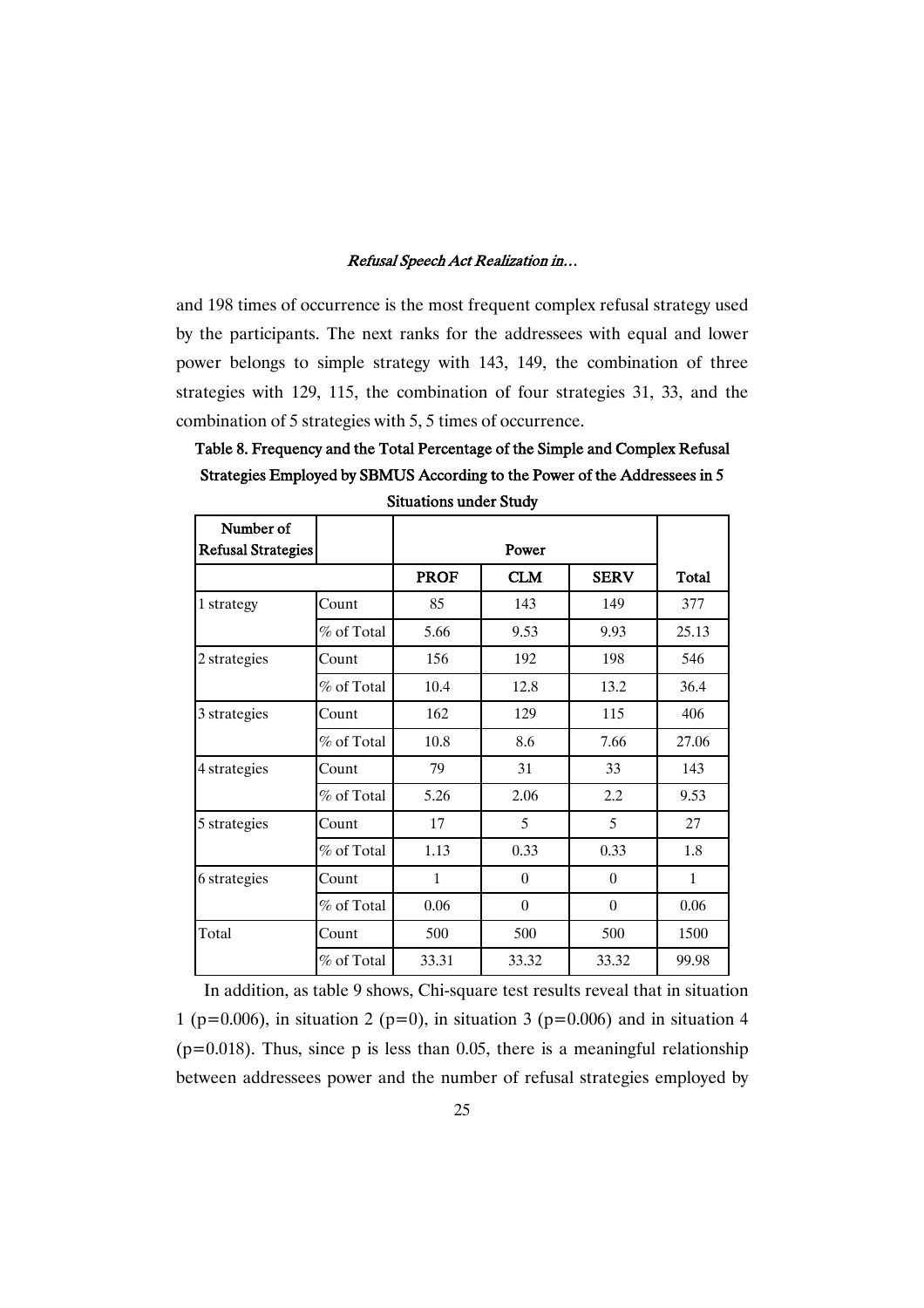SBMUS. Thus, the third null hypothesis of the study which indicates that the relationship between power of the addressees and number of refusal strategies employed by SBMUS is not meaningful, is rejected for these situations. However, since p for situation 5 is more than  $0.05(p=0.053)$ , Chi-square test results for this situation suggest that there is not a meaningful relationship between power of the addressees and the number of refusal strategies employed by SBMUS. So, the third null hypothesis of the study for this situation is confirmed.

|                   | Chi-square test |             | <b>Correlation</b> test |
|-------------------|-----------------|-------------|-------------------------|
| <b>Situations</b> | n               | Reliability | Value                   |
|                   | 0.006           | 99%         | $-0.225$                |
|                   | 0.000           | 99%         | $-0.260$                |
| 3                 | 0.006           | 99%         | $-0.208$                |
|                   | 0.018           | 95%         | $-0.110$                |
|                   | 0.053           |             | $-0.166$                |

Table 9. Chi-square Test Results for Strategies Employed By SBMUS in 5 Situations Related to the Third Research Hypothesis of Refusal

According to table 10, a combination of 2 refusal strategies is the most frequent complex strategy employed by SBMUS in dealing with both male and female addressees with 265 and 281 times of occurrence, respectively. The combination of 3 strategies 208 and 198, 1 strategy 184 and 193, the combination of 4 strategies 80 and 63, and the combination of 5 strategies 13 and 14 are the next ranks of strategies in reply to male and female addressees. For females, however, there is also the combination of 6 refusal strategies with a single frequency of occurrence.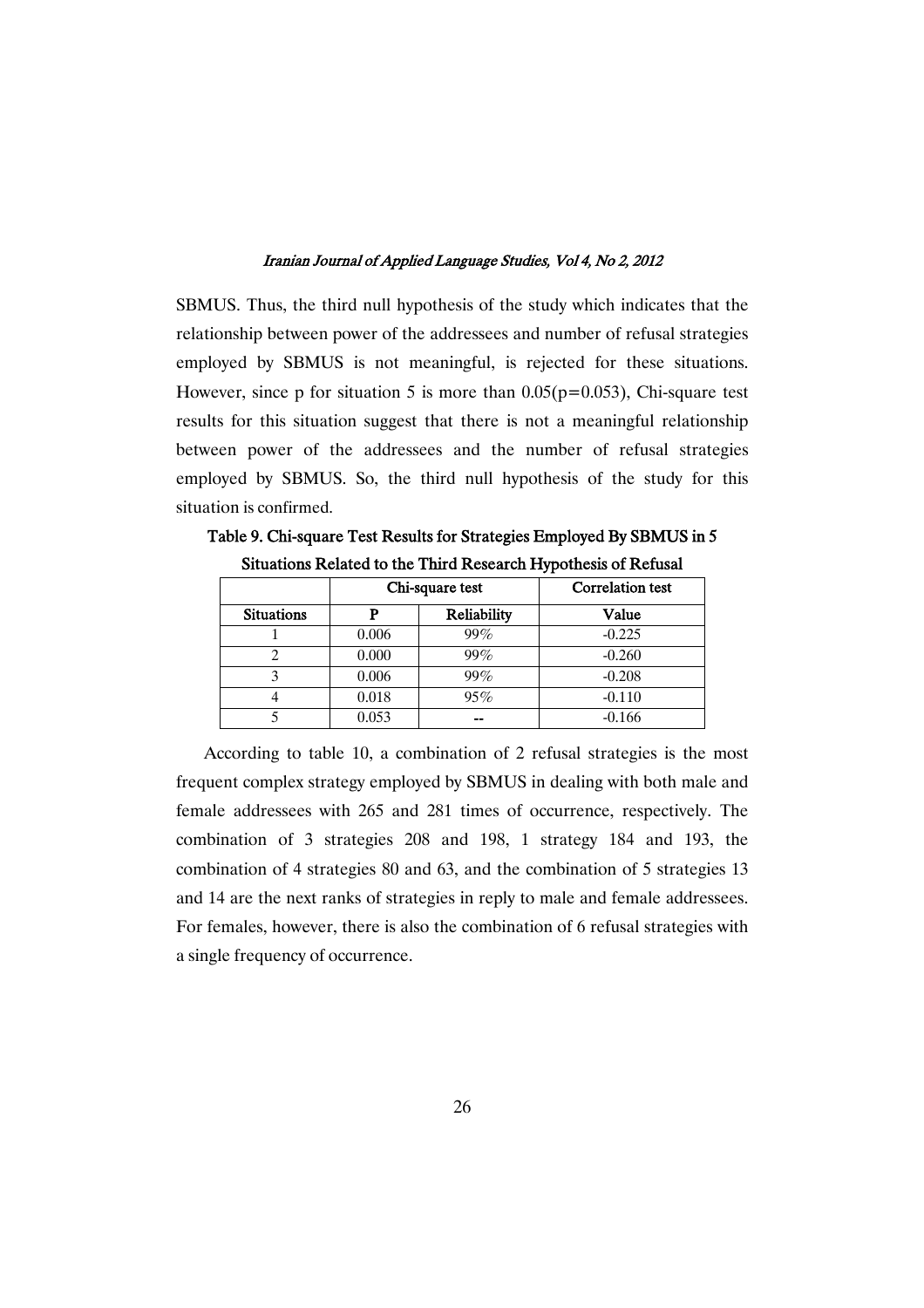| Table 10. Frequency and the Total Percentage of the Simple and Complex Refusal |
|--------------------------------------------------------------------------------|
| Strategies Employed by SBMUS According to the Gender of the Addressees in 5    |
| <b>Situations under Study</b>                                                  |

|                                     |               |                | Gender       |              |
|-------------------------------------|---------------|----------------|--------------|--------------|
| <b>Number of Refusal Strategies</b> |               | М              | F            | <b>Total</b> |
| 1 strategy                          | Count         | 184            | 193          | 377          |
|                                     | $\%$ of Total | 12.26          | 12.86        | 25.13        |
| 2 strategies                        | Count         | 265            | 281          | 546          |
|                                     | $\%$ of Total | 17.66          | 18.73        | 36.4         |
| 3 strategies                        | Count         | 208            | 198          | 406          |
|                                     | $\%$ of Total | 13.86          | 13.2         | 27.06        |
| 4 strategies                        | Count         | 80             | 63           | 143          |
|                                     | $\%$ of Total | 5.33           | 4.2          | 9.53         |
| 5 strategies                        | Count         | 13             | 14           | 27           |
|                                     | % of Total    | 0.86           | 0.93         | 1.8          |
| 6 strategies                        | Count         | $\overline{0}$ | $\mathbf{1}$ | $\mathbf{1}$ |
|                                     | $\%$ of Total | $\mathbf{0}$   | 0.06         | 0.06         |
| Total                               | Count         | 750            | 750          | 1500         |
|                                     | % of Total    | 49.97          | 49.98        | 99.98        |

Moreover, as table 11 shows, Chi-square test results indicate that in situation 1 (p=0.541), in situation 2 (p=473), in situation 3 (p=0.965), in situation 4 ( $p=0.929$ ) and in situation 5 ( $p=819$ ). So since p is more than 0.05, there is not a meaningful relationship between addressees gender and the number of refusal strategies employed by SBMUS. Thus, the fourth null hypothesis of the study which indicates that the relationship between gender of the addressees and number of refusal strategies employed by SBMUS is not meaningful, is confirmed for these situations.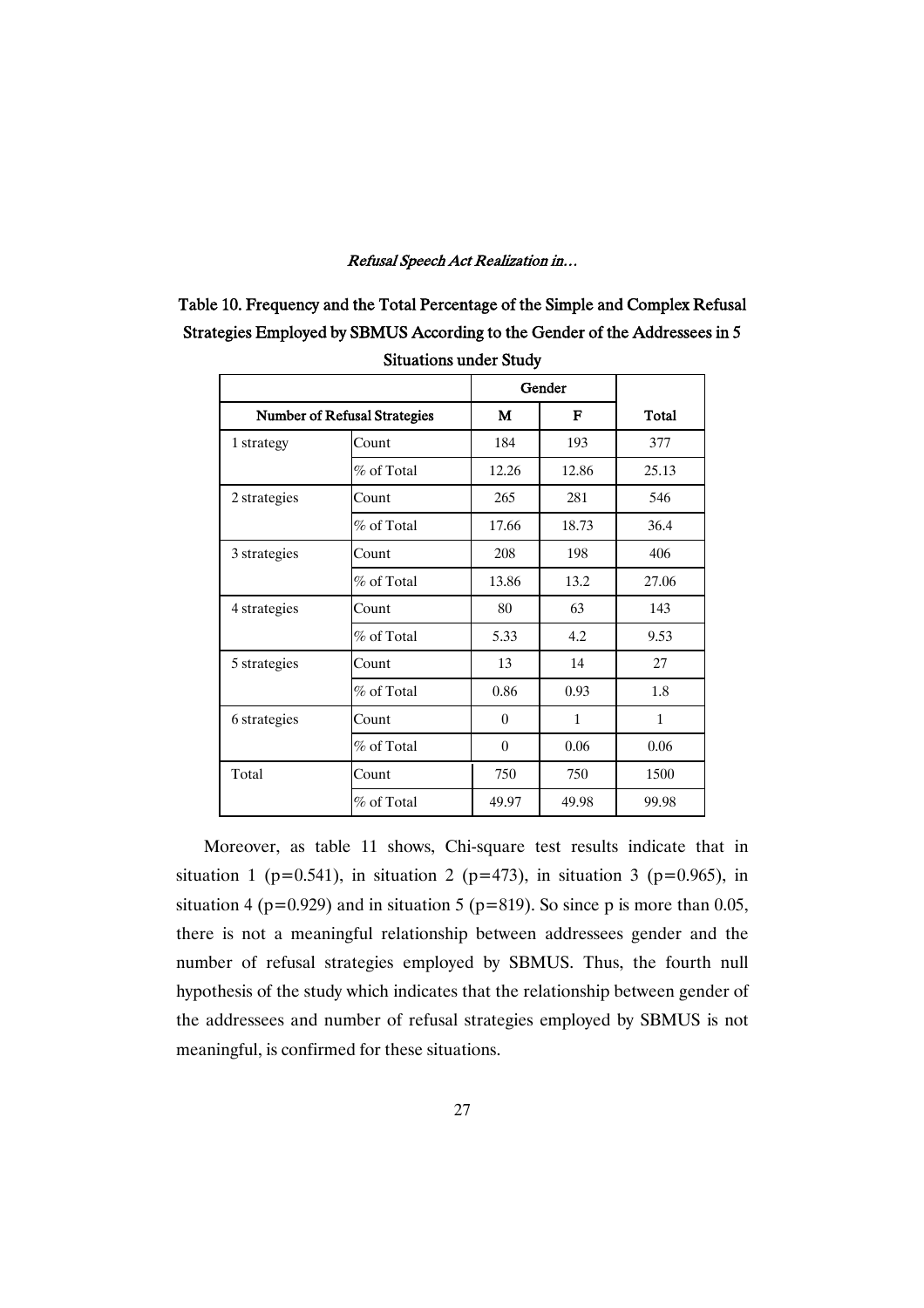|                   |                 | . .                     |          |
|-------------------|-----------------|-------------------------|----------|
|                   | Chi-square test | <b>Correlation test</b> |          |
| <b>Situations</b> | р               | Reliability             | Value    |
|                   | 0.541           |                         | $-0.073$ |
|                   | 0.473           |                         | $-0.084$ |
| 3                 | 0.965           | --                      | $-0.019$ |
|                   | 0.929           | --                      | $-0.015$ |
|                   | 0.819           | --                      | $+0.018$ |

| Table 11. Chi-square Test Results for Refusal Strategies Employed by SBMUS in 5 |  |
|---------------------------------------------------------------------------------|--|
| Situations Related to the Fourth Research Hypothesis                            |  |

# 6.Discussion

As noted in the previous sections, in addition to most of the strategies in Beebe et al.'s (1990) classification, SBMUS employed some additional strategies not predicted in this taxonomy. These strategies included "request for information or clarification", "statement of preference", "resorting to the third party", "not to accept Namahram's invitation, request, etc.", "avoidance of disturbing the addressees", "evoking the name of God", "swearing", and "address terms" like bras "brother" and *gohar* "sister".

The central belief in Islam is that the universe is governed by God; the one who trust in his dominating power in managing everything has a critical role in the Muslims' lives. Hence, employing the strategies such as "swearing" and "evoking the name of God" (God willing) by SBMUS can be said to be a manifestation of this belief. Moreover, the strategy named "not to accept Namahram's invitation, request, etc." also refers to the belief in Islam that those who are Namahram to each other cannot have a close or intimate relationship with each other. In addition, employing address terms like gohar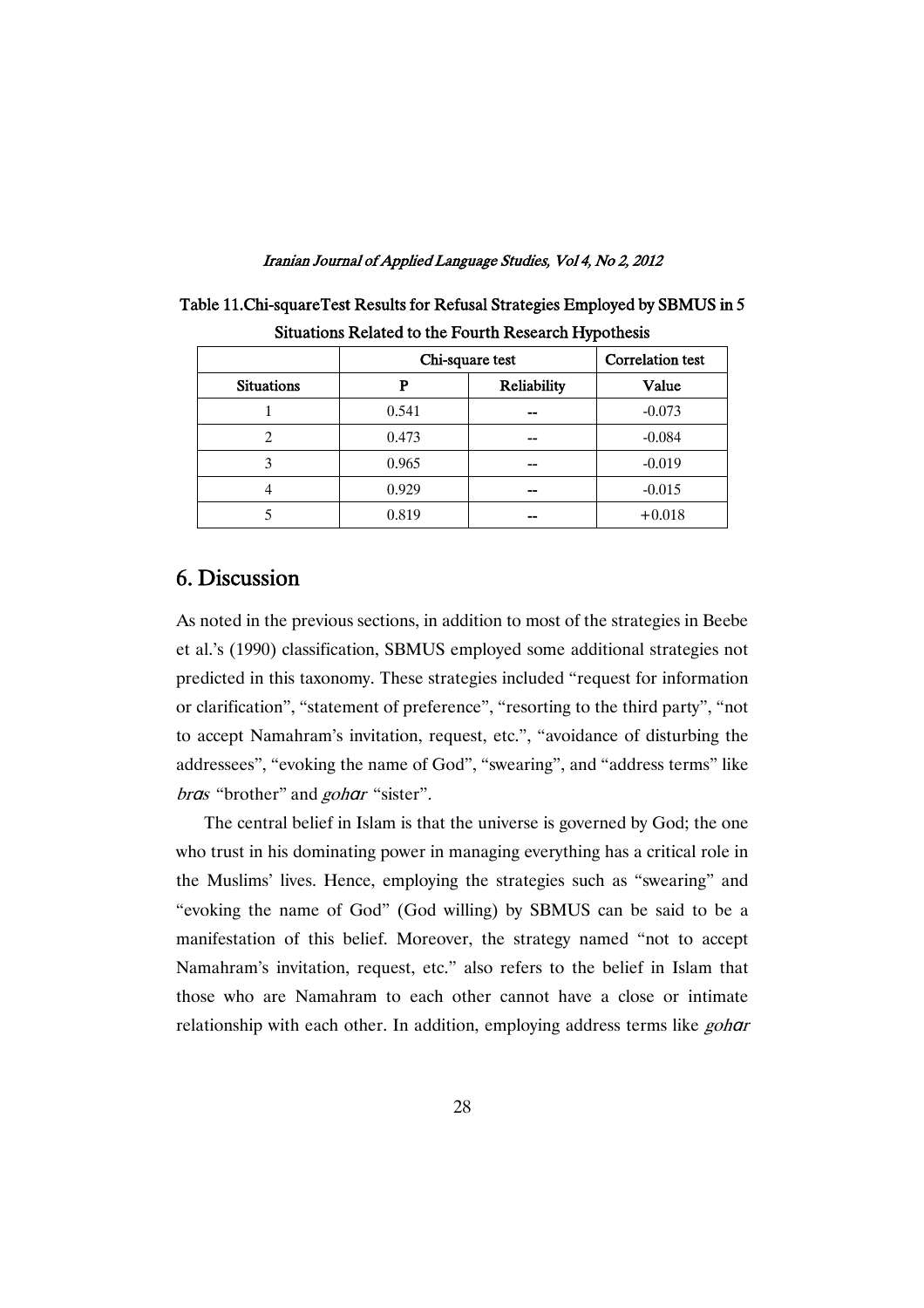'sister' and bras 'brother' by SBMUS can manifest the truth that Islam recognizes all Muslims religious "brethren" and sisters.

Furthermore, participants used strategies such as "request for information or clarification", "resorting to the third party", "statement of preference", and "avoidance of disturbing the addressees" in response to the addressees. This result might be a representation of Baloch society of Sarawan in which, for example, people mostly try to consider others' rights in their daily contacts, and not cause them to be inconvenienced.

The respondents in the present study uttered more refusal strategies when interacting with someone with higher social power than with someone with equal or lower power. This finding was supported in other research studies on refusal which applied role play as their data collection method (Félix-Brasdefer, 2002; VonCanon, 2006; Morkus, 2009).

While the participants under study applied direct refusals strategy "negative willingness, ability" such as "I can't", they generally avoided refusing directly, employing direct refusal strategy "performative" such as "I refuse".

Therefore, this strategy was never used by SBMUS in response to their addressees. This result supports the findings of Chen (1996) and Hassani, Mardani and Dastjerdi (2011) who also concluded, in employing refusal strategies, most of the participants avoided applying "performatives".

Furthermore, the direct refusal strategy "no" was not merely applied by SBMUS; instead it tended to be combined with other strategies like "excuse, reason, explanation", "statement of regret", etc. Employing just the strategy "no" for refusing someone's invitation, request, etc. may be considered as an intense threat to the addressees' negative face, and it may be the reason why SBMUS typically avoid using just "no" as a refusal strategy in reply to their addressees.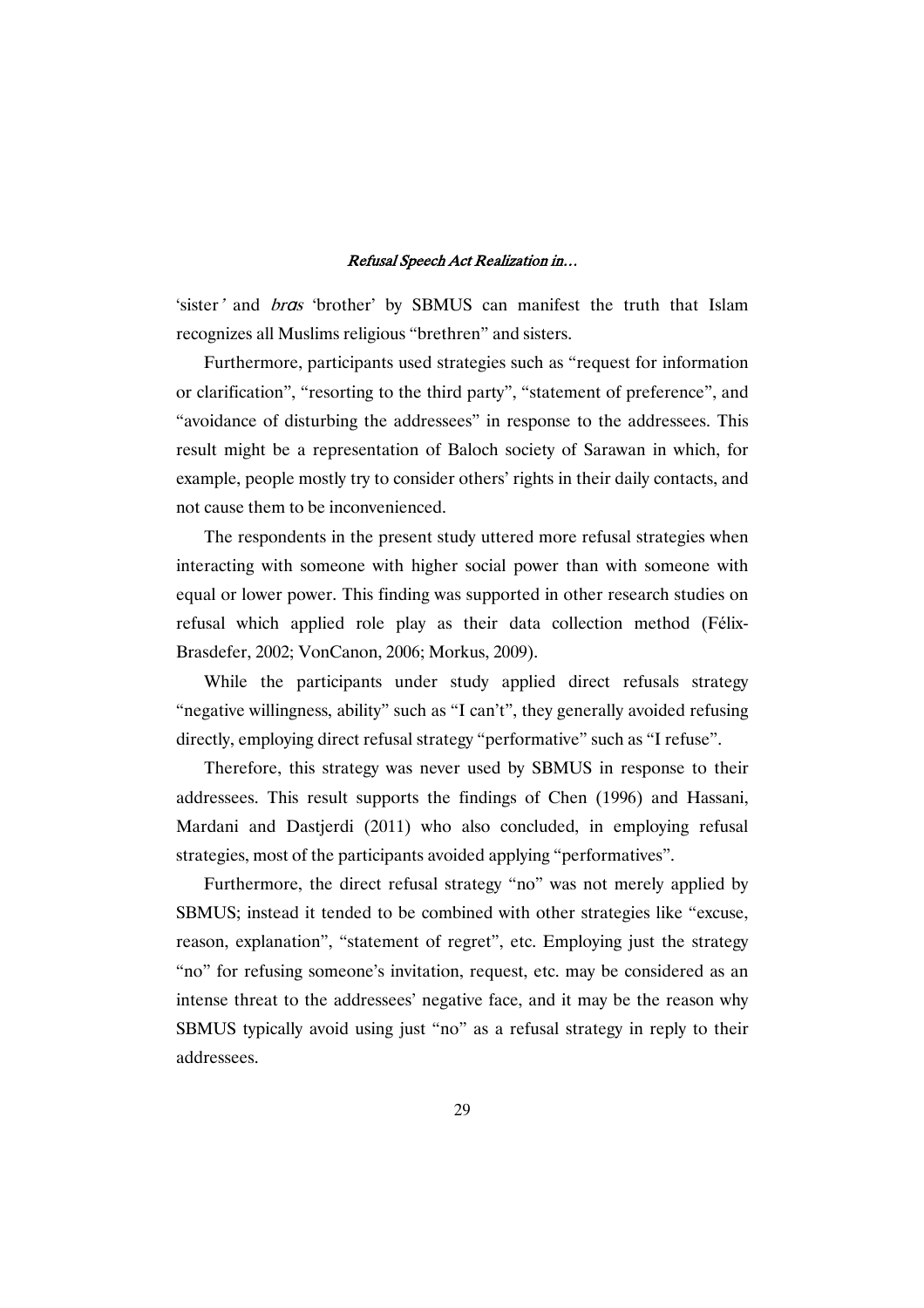As it is disclosed through stated examples and also shown in the tables1, 2 and 3 social power cannot be considered as an effective factor in choosing and employing refusal strategies by the participants under study. This is also in line with Chi-square test results which indicate that power of the addressees does not mostly influence the type of refusal strategies employed by SBMUS. The effect can just be seen in the case of situation 1. The participants applied the strategy "excuse, reason and explanation" as the most frequent strategy in reply to all the addressees including professors, classmates and library servants. The next two ranks of the most frequent strategies employed by SBMUS in response to the addressees with higher power differs with the ones in reply to those with equal and lower power. However, in applying other refusal strategies in response to the addressees with higher, equal and lower power, there seems not to be a significant difference.

Besides, the effect of gender of the addressees on the type of refusal strategies used by SBMUS isn't noticeable, as illustrated in tables5 and 6.The most frequent refusal strategy applied by the participants is "excuse, reason, explanation" with 11.97% and 11.50%, and the next one is "negative willingness, ability" with 9.29% and 9.50% in reply to both male and female addressees. As the percentages of their use indicate, there is no significant difference in applying these strategies by the participants. The only difference refer to the strategy "not to accept Namahram's invitation, request, etc. "with a frequency of 19 in reply to female addressees, and the strategy "proverb" and "lack of enthusiasm" with 2 and 1 times of occurrence in reply to male addressees. Applying these strategies by the participants can manifest the effect of rules of Islam religion in which those who are Namahram to each other cannot have a close and intimate relationship with each other. Regarding other strategies, no considerable difference is observed. This result is also confirmed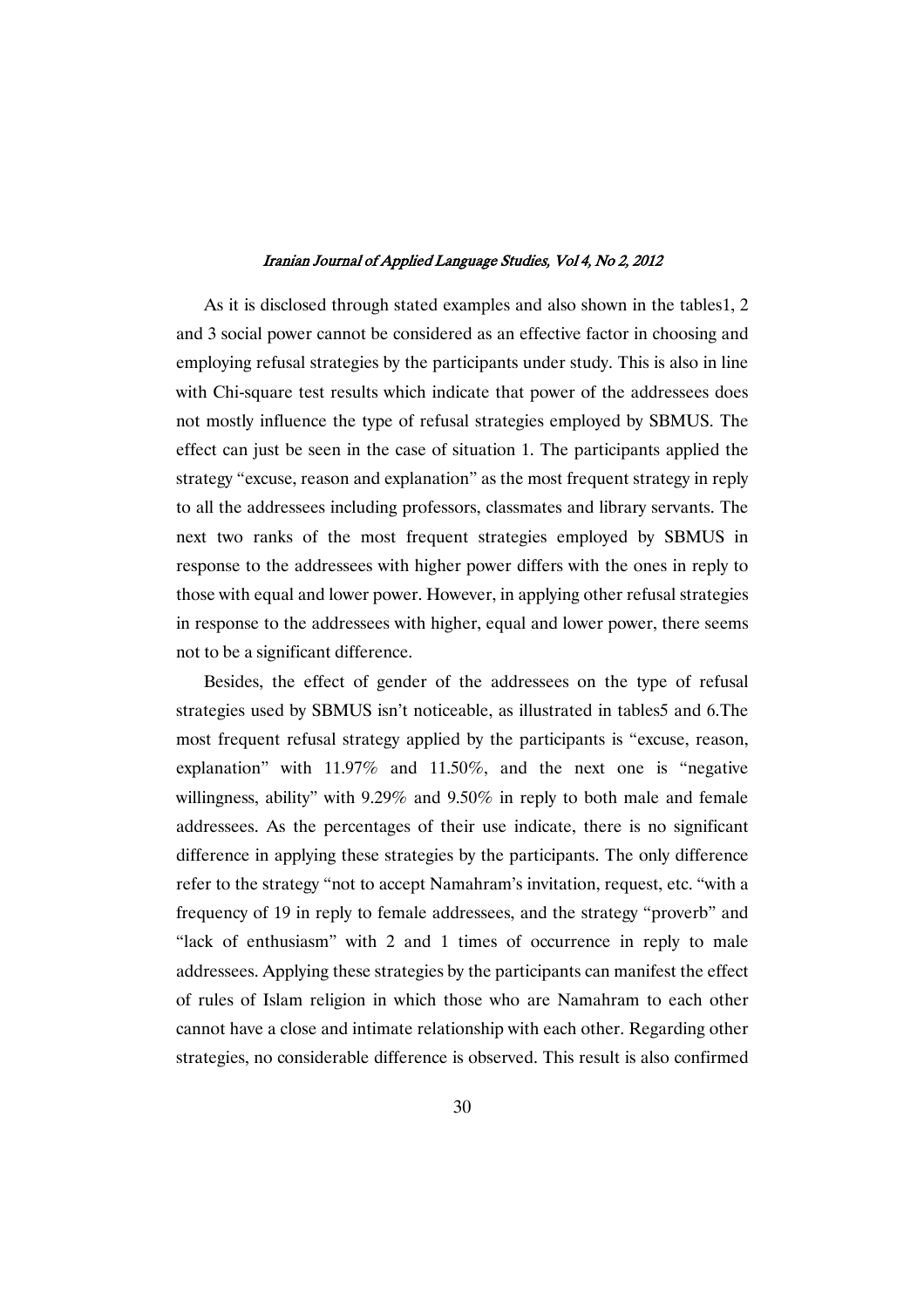by Chi-square test results in table 4 which reveal that gender of the addressees has a negligible effect on the type of refusal strategies used by SBMUS.

As to the number of refusal strategies, regarding the power of the addressees, it was showed that SBMUS have used the combination of three refusal strategies as the most frequent complex strategy in reply to their professors. However, with decreasing power of the addressees, the participants tend to apply the combination of 2 refusal strategies as the most frequent complex strategy dealing with classmates and library servants. Although the third rank in reply to professors is dedicated to applying simple strategy, in response to those with equal and lower power, this strategy is located at the second rank. It seems that with increasing power of the addressees, the participants tend to employ less simple strategies and more complex ones. Accordingly, the frequency of 1 strategy (simple) and the combination of 2 strategies increase with decreasing the power of the addressees. The frequencies of combination of 3, 4, 5, and 6 strategies which are more complex increases as the power of the addressees increases. The reason why with increasing the power of the addressees, SBMUS tend to employ more complex strategies and less simple ones, may be that for them, rejecting one's with a higher power invitation, request, etc. necessitates more explanations and justifications than the one with an equal or lower power. Professors are respectable and assigned high ranks in society. These findings are in line with Chi-square test results indicating the effectiveness of power of the addressees on the number of refusal strategies used by the participants under research.

As indicated in table 10 and confirmed by Chi-square test results in table11, differences in the number of refusal strategies in reply to male and female addressees, were not considerable. Therefore, it can be said that gender of the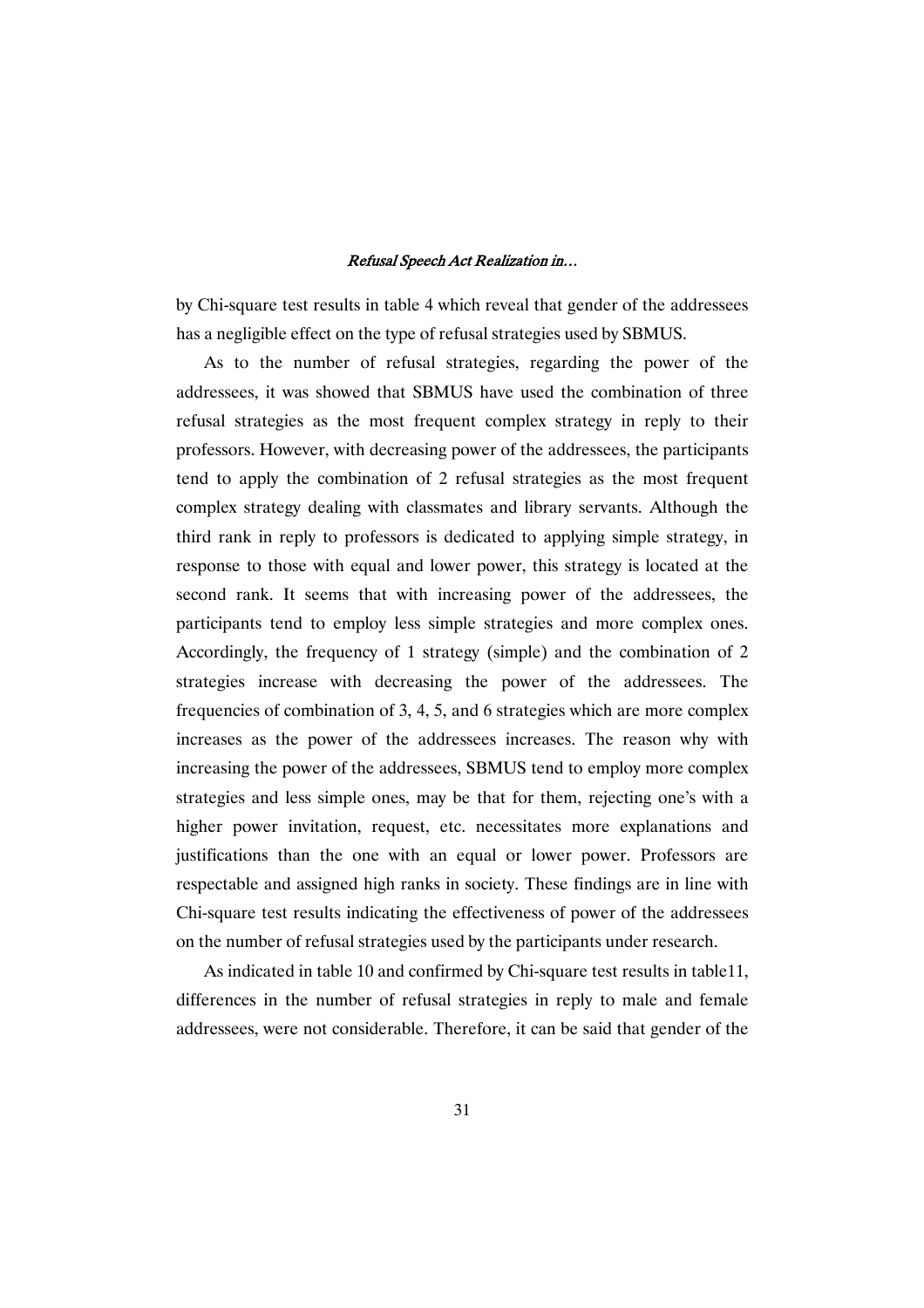addressees does not affect the number of refusal strategies employed by SBMUS.

Dealing with all the addressees with different social power, the strategy "excuse, reason, explanation" has the highest frequency of use. This Finding confirms the findings of some other studies (Al-Shalawi, 1997; Al-Issa, 1998; Nelson et al., 2002; Kwon, 2003; Morkus, 2009) in the respect that the most frequent refusal strategy used by their participants was offering "excuse, reason, explanation".

The results of this study are not in line with Brown and Levinson's (1987) statement that an on-record strategy may threaten the hearer's negative face. This is confirmed through applying the strategy "negative willingness, ability" as one of the most frequent refusal strategy (the second one) by the participants with 637 times of occurrence in all the data. Nevertheless, the results are consistent with the findings of other studies in other cultures. It shows that directly refusing the others invitations, requests, etc. is not an indication of impolite behavior, but somewhat it may be a way of expressing convenience dealing with the addressees, keeping the conventions of simple life that do not obey the formalities and customs of the advanced societies (Pavlidou, 2000; Wierzbicka, 2003; Félix-Brasdefer, 2006).

As noted, the effect of the power of the addressees on the type of refusal strategies employed by SBMUS is too trifling to be considered. This result rejects the results of other studies (Félix-Brasdefer, 2003; Al-Eryani, 2007; Li, 2008 (in the case of DCTs results); Hassani, Mardani & Dastjerdi, 2011; Allami & Naemi, 2011). Results of these studies reveal the effect of social status of the interlocutors on the refusal strategies employed by the participants. Besides, as to the number of refusal strategies used by the participants, the research findings are not in accordance with the findings of the study conducted by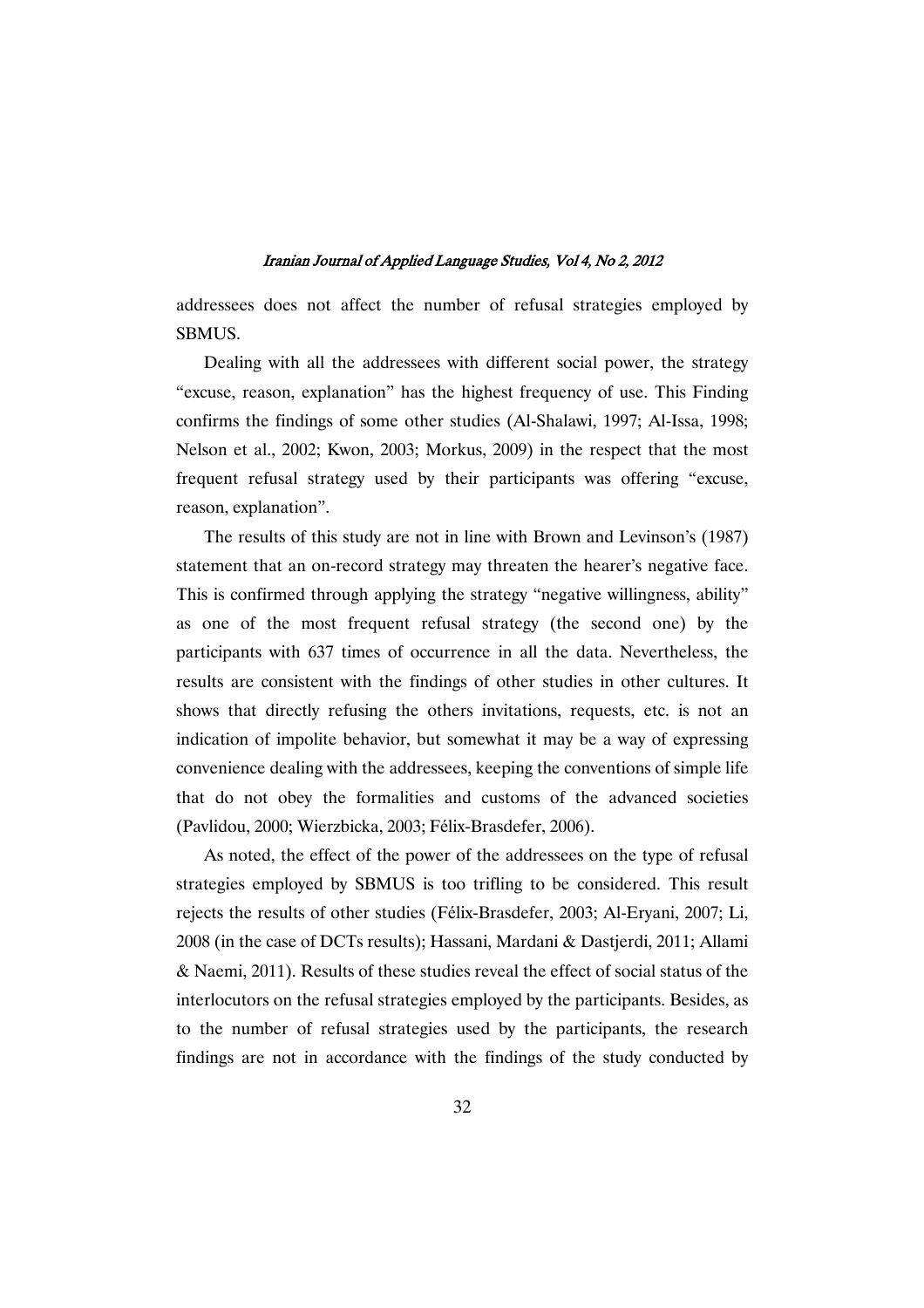Phuong (2006) in the case of AEs (Australian Native Speakers of English) that share the same number of speech acts of refusals when they communicate with the interlocutors of different social status. However, the results of this study confirm Phuong's (ibid.) results in the case of VEs (Vietnamese Learners of English) who were reported to be more sensitive to the social status and social distance of the requesters.

Regarding the effectiveness of gender of the addressees on the type and number of refusal strategies, the results are in line with findings of Hassani, Mardani and Dastjerdi (2011) who concluded that gender of interlocutors does not affect the type of refusal strategies employed by the participants.

The study results also support the fact that there are more similarities than differences in the findings of this study with the refusal strategies found in Beebe et al. (1990) and other studies investigating refusals in other cultures (Greek and German by Pavlidou, 2000; Mexican culture by Félix-Brasdefer, 2006; Yemeni culture by Al-Eryani, 2007; and Persian by Hassani, Mardani & Dastjerdi, 2011). Additionally, cross-cultural variations in employing these strategies cannot be ignored, as it is also stated by other researchers like Al-Eryani (2007). Moreover, it may also manifest, in some ways, Ochs' (1996, p. 425) Universal Culture Principle which indicates that "there are certain commonalities across the world's language communities [,] and communities of practice in the linguistic means used to constituent certain situation meanings" (cited in Hasani, Mardani & Dastjerdi, 2011). The principle offered by Ochs (ibid.) as Hasani et al. (ibid.: 43) also assert suggests that people employ "certain similar linguistic means to achieve certain similar social ends".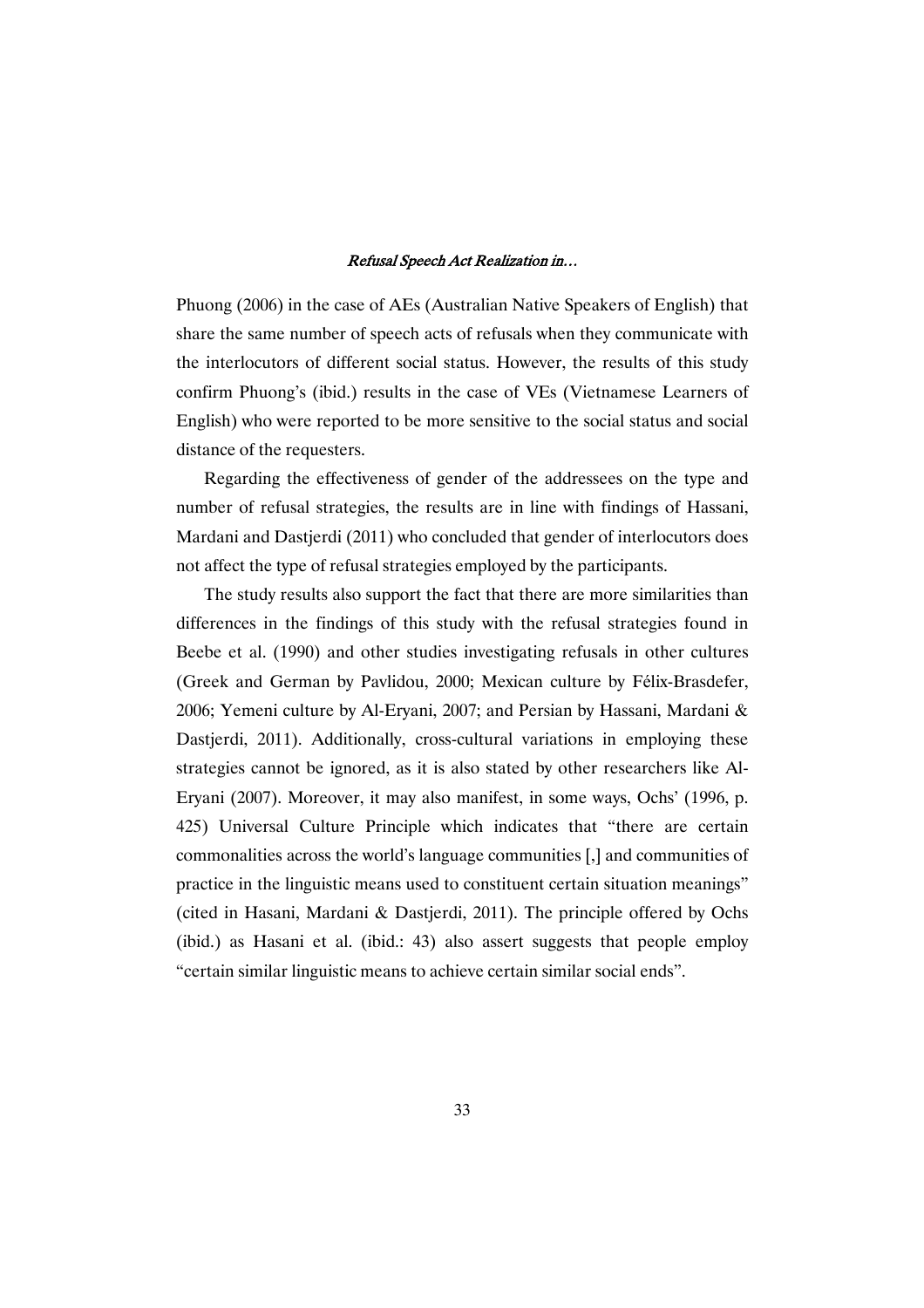# 7.Conclusions

The present study aimed to explore the effect of power (social dominance) and gender of addressees on the type and number of refusal strategies employed by SBMUS. Results of the analyses of the data collected through applying a revised version of DCT confirm previous findings in Beebe et al.'s (ibid.) coding scheme, suggesting the universality of refusal strategies. However, this study also came up with some new strategies at work in the expression of refusal formulas, which have not been predicted in the given scheme. In this regard, strategies: "request for information or clarification", "statement of preference", "resorting to the third party", "not to accept Namahram's invitation, request, etc.", "avoidance of disturbing the addressees", "evoking the name of God", "swearing", and "special address terms" reflect the influence of religious and social factors governing the use of refusal strategies in Baloch society of Sarawan.

Findings also reveal that power and gender of the addressees mostly does not have any effect on the type of refusal strategies employed by SBMUS. In addition, the results show that although power of the addressees does affect the number of refusal strategies used by these students, their gender does not have any effect on choosing these strategies. As it seems, the context and the situation in which a refusal occurs is also an important factor in employing the refusal strategies by SBMUS. The most frequent refusal strategies regarding the type and number of refusal strategies were "excuse, reason, explanation" in reply to all the addressees, the combination of 3 refusal strategies in reply to those with higher social status, and the combination of 2 strategies in response to those with equal and lower status. Culture is considerably an effective factor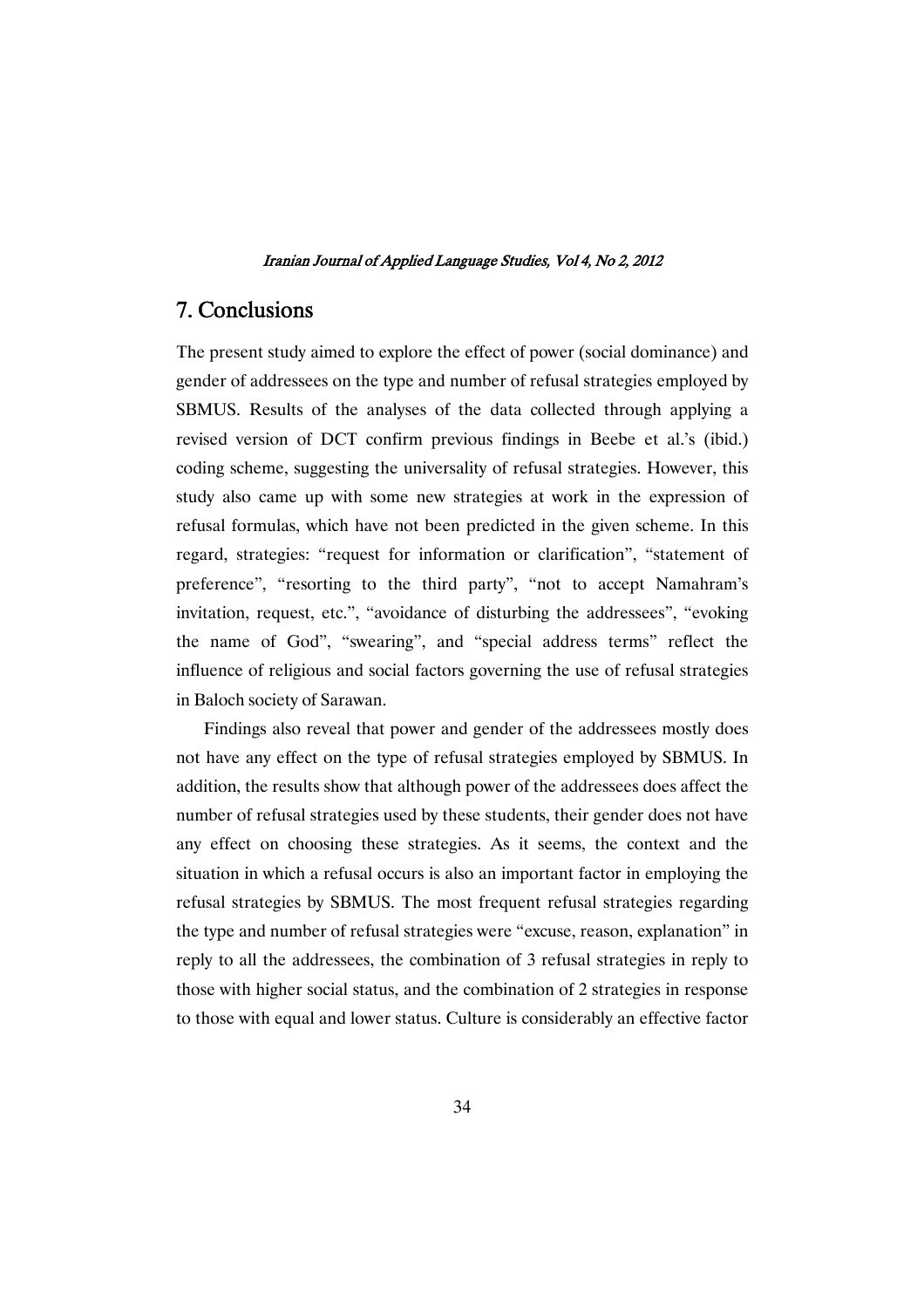in using speech acts by the speakers in different societies and language communities, as specified by Blum-Kulka et al. (1989).

### References

- Al-Eryani, A. A. (2007). Refusal strategies by Yemeni EFL learners. Asian EFL Journal, 9(2). 84-101.
- Allami, H., & Naeimi, A. (2011).A cross-linguistic study of refusals: An analysis of pragmatic competence development in Iranian EFL learners. Journal of Pragmatics, <sup>43</sup>, 385-406.
- Al-ssa, A. (2003). Sociocultural transfer in L2 speech behaviors: Evidence and motivating factors. International Journal of Intercultural Relations, <sup>27</sup>, 581– 601.
- Al-Shalawi, H. G. (1997). Refusal Strategies in Saudi and American cultures. (Unpublished master's thesis). East Lansing, Michigan: Michigan State University.
- Austin, J. (1962). How to do things with words. Oxford: Oxford University Press.
- Barjasteh Delforooz, B. (2010). Discourse features in Balochi of Sistan. Sweden: Uppsala Universitet.
- Barker, M. A., & Mengel, A. Kh. (1969). <sup>A</sup> course in Baluchi. Montreal: Institute of Islamic Studies, McGill University.
- Beebe, L. M., Takahashi, T., & Uliss-Weltz, R. (1990). Pragmatic transfer in ESL refusals. In R. C. Scarcella, E. Anderson, & S. Krashen (Eds.), Developing communicative competence in <sup>a</sup> second language (pp. 55-73). New York: Newbury House.
- Blum-Kulka, Sh. (1982). Learning how to say what you mean in a second language: A study of the speech act performance of learners of Hebrew as a second language. Applied Linguistics, 3, 29–59.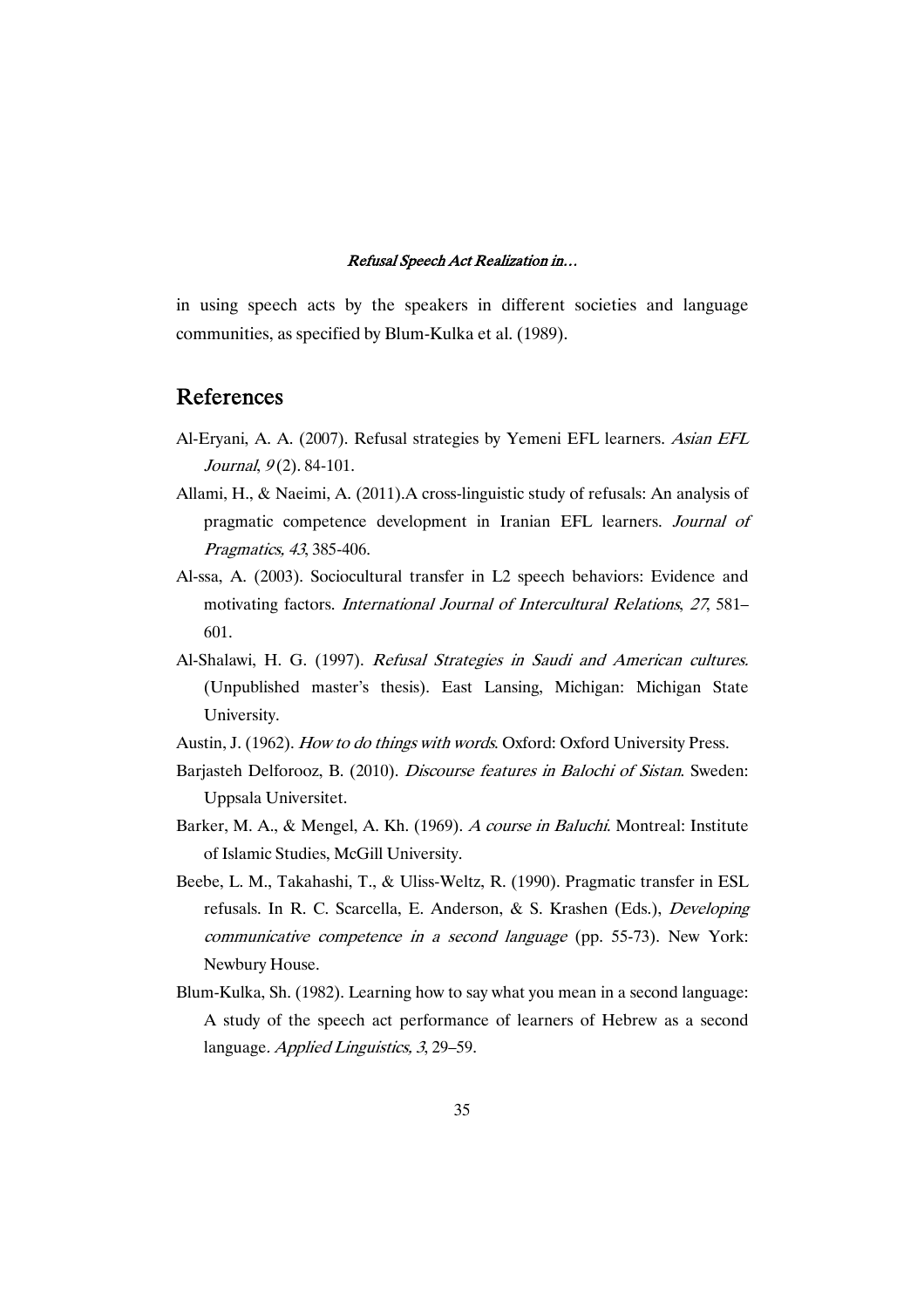- Elfenbein, J. (1966). The Balochi language. <sup>A</sup> Dialectology with texts. London: Royal Asiatic Society of Great Britain & Ireland.
- Elfenbein, J. (1989). Baluchistan iii: Baluchi language and literature. In Encyclopedia Iranica 3 (pp. 633-644). New York: Colombia University.
- Félix-Brasdefer, J. C. (2002). Refusals in Spanish and English: <sup>A</sup> cross-cultural study of politeness strategies among speakers of Mexican Spanish, American English, and American learners of Spanish as <sup>a</sup> foreign language. (Unpublished doctoral dissertation). University of Minnesota, Twin Cities, Minnesota.
- Félix-Brasdefer, J. C. (2003). Declining an invitation: A cross-cultural study of pragmatic strategies in American English and Latin American Spanish. Multilingua, 22, 225-255.
- Félix-Brasdefer, J. C. (2006). Linguistic politeness in Mexico: Refusal strategies among male speakers of Mexican Spanish. Journal of Pragmatics, <sup>38</sup>, 2158– 2187.
- Grierson, G. A. (1921). *Linguistic survey of India X: Languages of the Eranian* family. Calcutta, India: Superintendent government printing.
- Hassani, R., Mardani, M. & Dastjerdi, H. V. (2011). A comparative study of refusals: Gender distinction and social status in focus. Language Society and Culture, <sup>32</sup>, 37-46.
- Jahani, C. (1989). Standardization and orthography in the Balochi language. Uppsala: Uppsala University.
- Jahani, C. (2001). Balochi. In J. Garry & C. Rubino (Eds.), Facts about the world's languages: An encyclopedia of the world's major languages, past and present. New York: H. W. Wilson.
- Jahani, C. (2003). The case system in Iranian Balochi in a contact linguistic perspective. In C. Jahani & A. Korn (Eds.), The Baloch and their neighbors,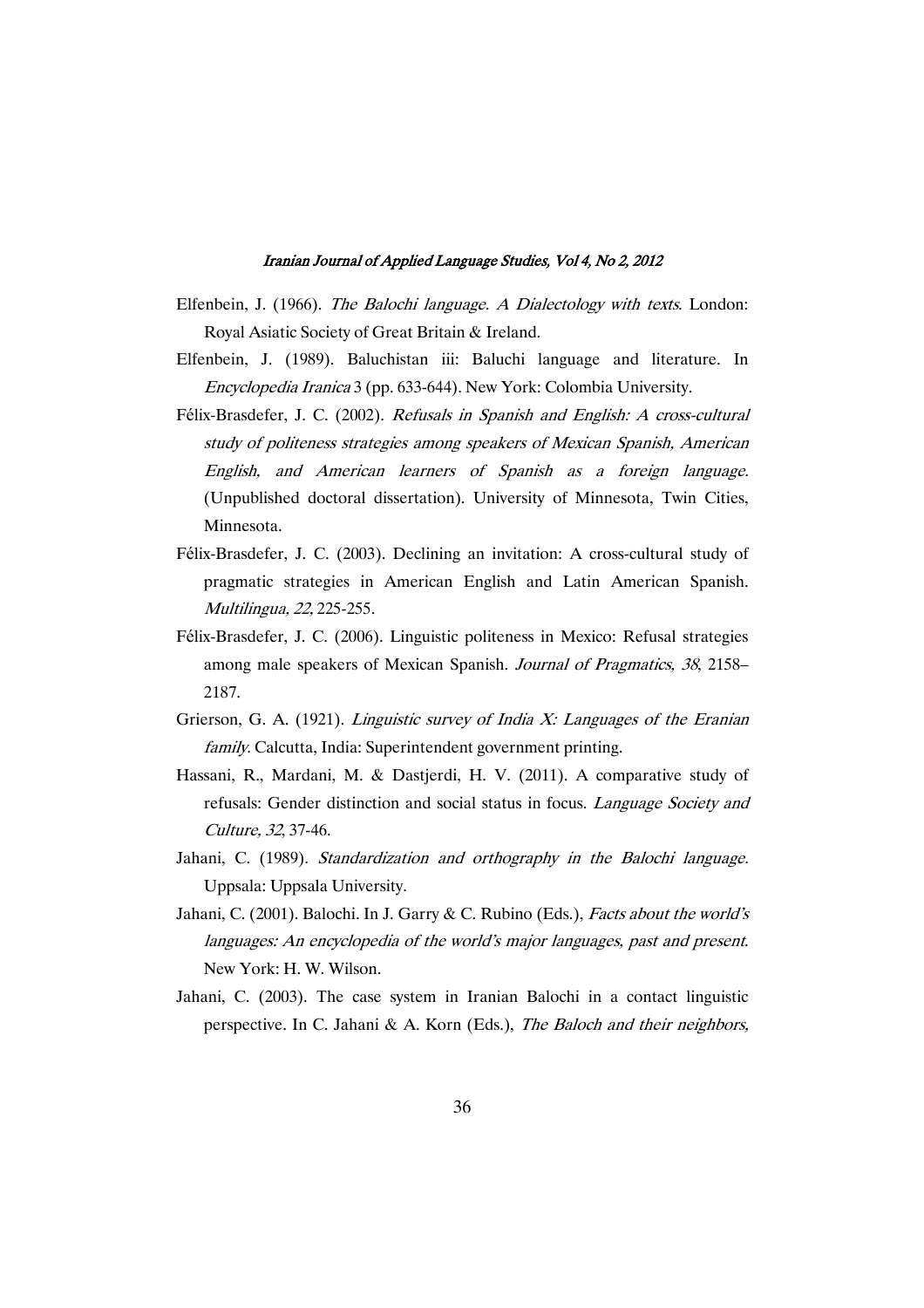Ethnic and linguistic contact in Balochistan in historical and modern times (pp. 113-132). Wiesbaden: Reichert.

- Jahani, C. & Korn, A. (2009). Balochi. In G. Windfuhr (Ed.), The Iranian Languages (pp. 634-692). London and New York: Routledge.
- Katriel, T. (1986). Dugri speech: Talking straight in Israeli Sabra culture. London: Cambridge University Press.
- Kwon, J. (2003). Pragmatic transfer and proficiency in refusals of Korean EFL learners. (Unpublished doctoral dissertation). Boston, Massachusetts: Boston University.
- Morkus, N. (2009). The realization of the speech act of refusal in Egyptian Arabic by American learners of Arabic as <sup>a</sup> foreign language. Theses and Dissertations. (Unpublished doctoral dissertation).College of Education and Department of World Language Education, College of Arts and Sciences, University of South Florida.
- Nelson, G. L., Carson, J., Al Batal, M., El Bakary, W. (2002). Cross-cultural pragmatics: Strategy use in Egyptian Arabic and American English refusals. Applied Linguistics, <sup>23</sup>, 163–189.
- Ochs, E. (1996). Linguistic-resources for socializing humanity. In J. Gumperz & S. Levinson (Eds.), Rethinking linguistic relativity (pp. 401-431). Cambridge: C.U.P.
- Pavlidou, T. (2000). Telephone conversations in Greek and German: Attending to the relationship aspect of communication. In H. Spencer-Oatey, (Ed.), Culturally speaking: Managing rapport through talk across cultures (pp. 121– 140). London: Continuum.
- Li, L. (2008). Requests and refusals in English and Chinese. (Doctoral dissertation). England: The University of Leeds, School of Modern Languages and Cultures.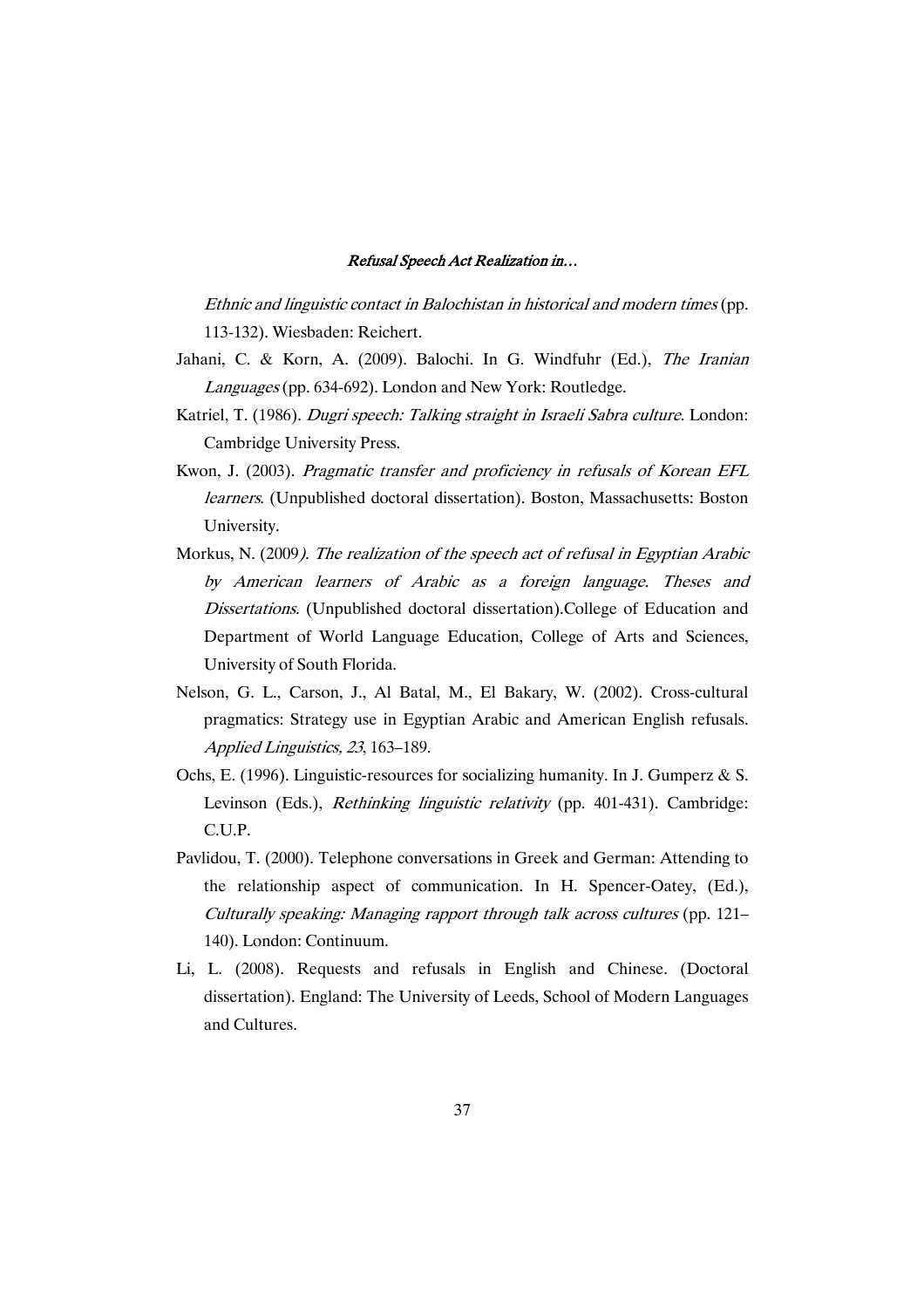- Phuong, T. M. (2006). Cross cultural pragmatics: Refusals of requests by Australian native speakers of English and Vietnamese learners of English. (Unpublished Master's thesis). The University of Queensland, Faculty of Arts.
- Sadeghi, K., & Savojbolaghchilar, S. (2011). A comparative study of refusal strategies used by Iranians and Americans. International Journal of Academic Research, <sup>3</sup>, 601-606.
- Scollon, R., & Scollon, S. W. (2001). Intercultural Communication, (2nd ed). Malden: Blackwell.
- VonCanon, A. L. (2006). Just saying "no": Refusing request in Spanish as <sup>a</sup> first and second language. (Unpublished doctoral dissertation). University of Iowa, IowaCity, Iowa.
- Watts, R. (2003). Politeness. Cambridge: Cambridge University Press.
- Wierzbicka, A. (2003). Cross-Cultural pragmatics: The semantics of human interaction. Berlin: Mouton de Gruyter.
- Wolfson, N., Marmor, Th., & Jones, S. (1989). Problems in the comparison of speech act across cultures. In S. Blum-Kulka, J., House, & G. Kasper (Eds.), Cross- cultural pragmatics: Requests and apologies (pp.174-196). Norwood: Ablex.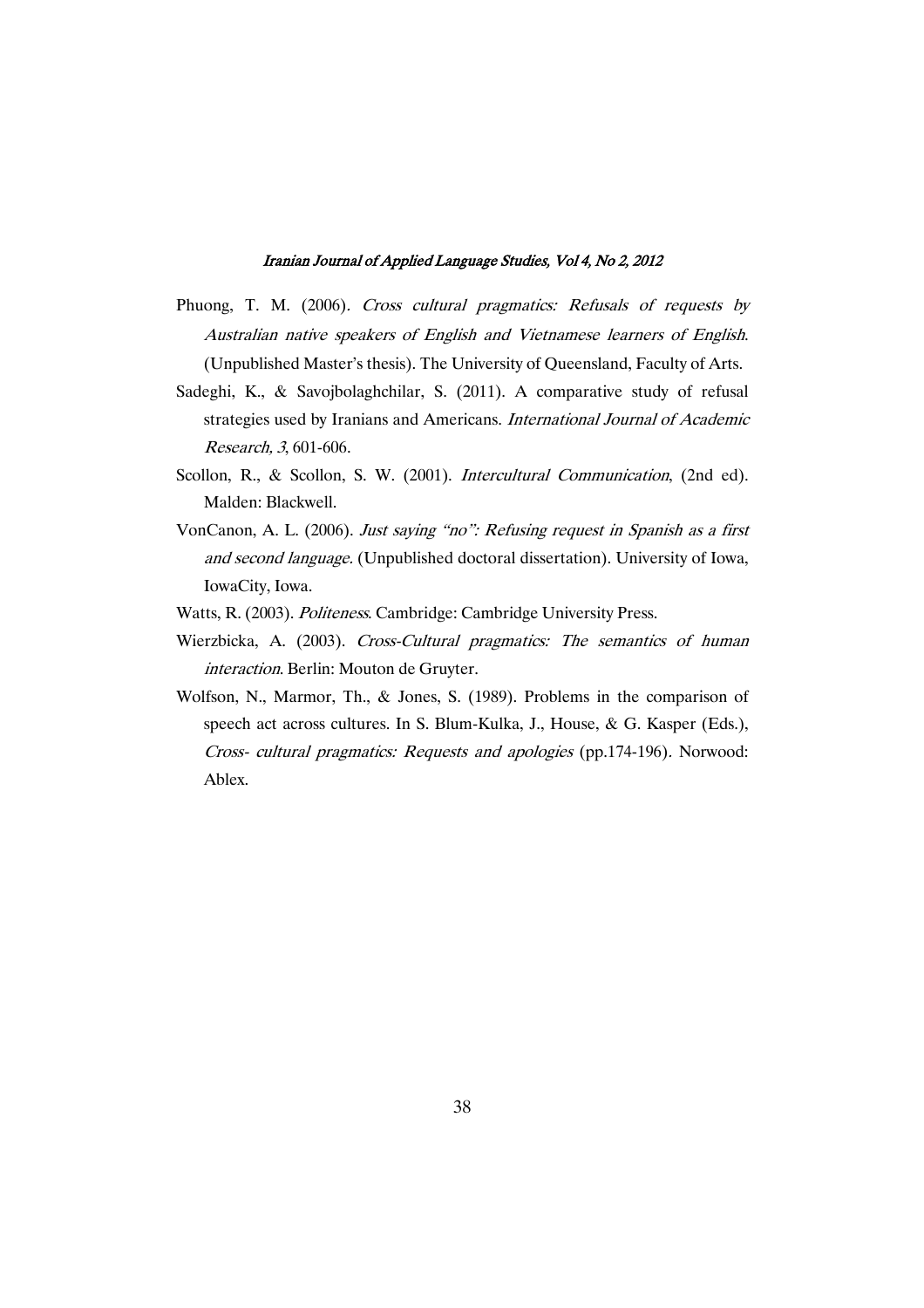# Appendices

# A. List of abbreviation

| 1              | $1st$ person        |
|----------------|---------------------|
| $\overline{2}$ | $2^{nd}$ person     |
| 3              | $3rd$ person        |
| <b>ATTR</b>    | attributive         |
| <b>CLM</b>     | classmate           |
| <b>CL.LINK</b> | complementizer link |
| <b>COP</b>     | copula              |
| <b>DIM</b>     | dimunitive          |
| <b>EMPH</b>    | emphatic            |
| F              | female              |
| <b>IMP</b>     | imperfective tense  |
| <b>IMPER</b>   | imperative          |
| <b>INDEF</b>   | indefinite article  |
| M              | male                |
| <b>NEG</b>     | negative            |
| OBL            | oblique             |
| <b>OM</b>      | object marker       |
| <b>PAST</b>    | past stem           |
| <b>PRES</b>    | present stem        |
| PRO.CLIT       | pronominal clitic   |
| <b>PROF</b>    | professor           |
| <b>PROHIB</b>  | prohibition         |
| <b>SERV</b>    | servant             |
| SG             | singular            |
| V.EL           | verbal element      |